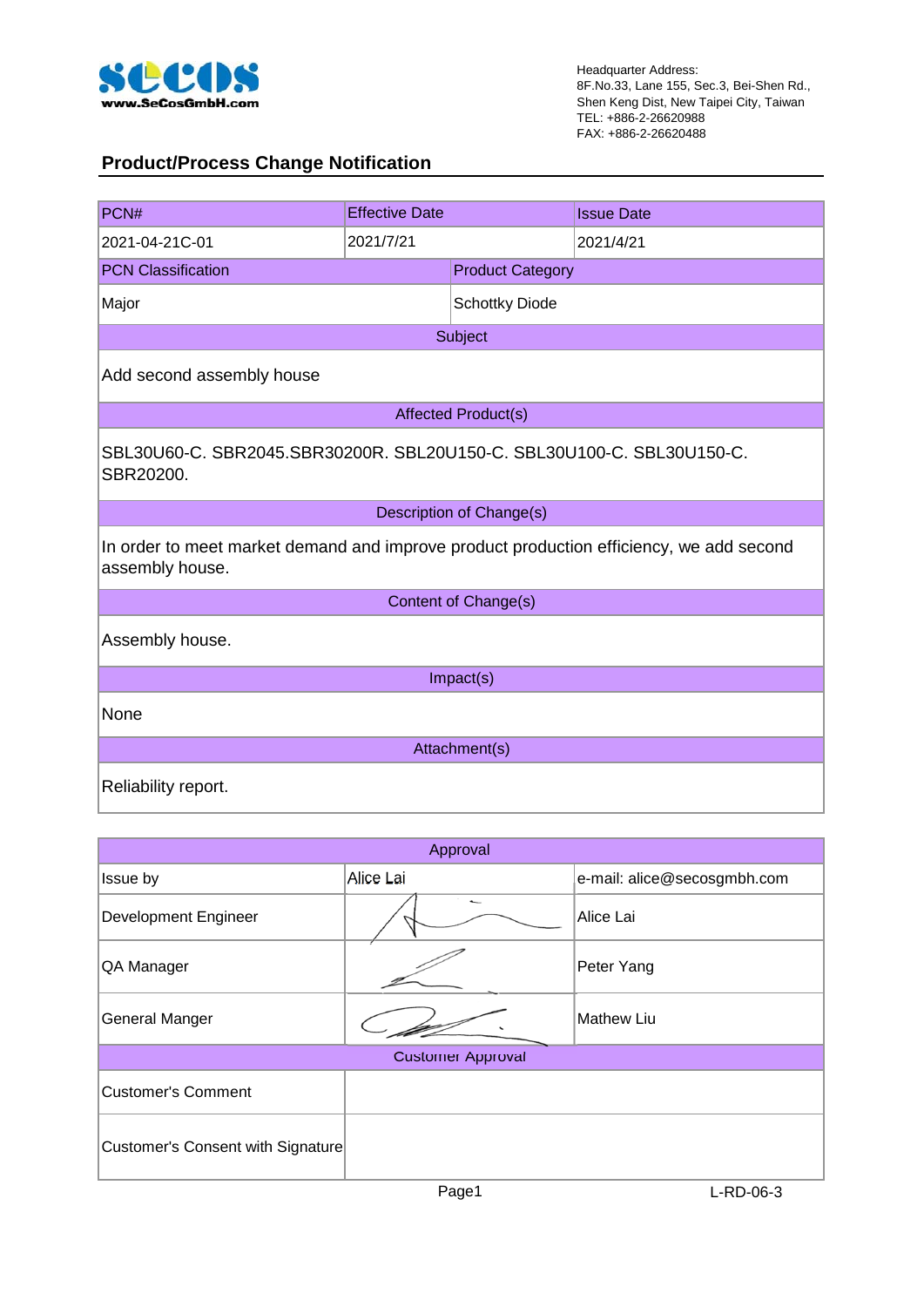

Headquarter Address: 8F.No.33, Lane 155, Sec.3, Bei-Shen Rd., Shen Keng Dist, New Taipei City, Taiwan TEL: +886-2-26620988 FAX: +886-2-26620488

|                         | <b>Exterior comparison Chart</b> |
|-------------------------|----------------------------------|
| Original assembly house | News assembly house              |
|                         |                                  |
| <b>Top View</b>         | <b>Top View</b>                  |
|                         |                                  |
| <b>Back View</b>        | <b>Back View</b>                 |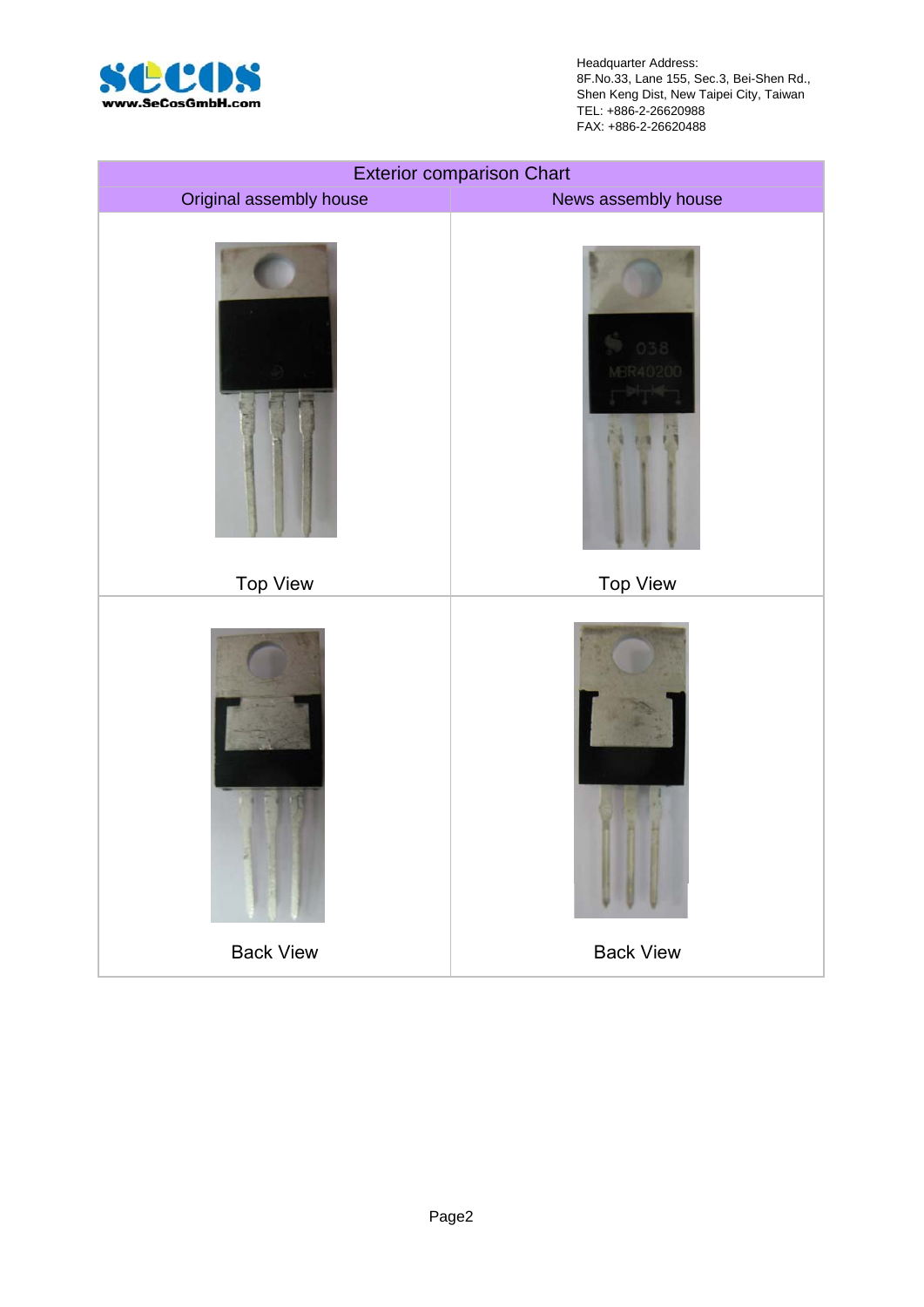

### **Reliability Testing Summary Report**

Date: 2021/04/19 Document No.: SO21-04-L20U150

| <b>Test Item</b>                                                         | P/N         | <b>Test Condition</b>                                       | (LTPD) | <b>Sample</b><br><b>Numbers</b> | <b>Allow Fall</b><br><b>Numbers</b> | Fall<br><b>Numbers</b> | <b>Result</b> |  |  |
|--------------------------------------------------------------------------|-------------|-------------------------------------------------------------|--------|---------------------------------|-------------------------------------|------------------------|---------------|--|--|
| <b>HTRB</b><br><b>High Temp</b><br><b>Reverse Bias</b>                   | SBL20U150-C | $100 \pm 5^{\circ}$ C, $100\%$ VR,<br>$T = 1000$ hrs        |        | 77                              | $\mathbf 0$                         | $\mathbf 0$            | <b>ACC</b>    |  |  |
| <b>HTSL</b><br><b>High Temperature</b><br>Storage Life                   | SBL20U150-C | $150^{\circ}$ C, T = 1000 hrs                               |        | 77                              | $\overline{0}$                      | $\overline{0}$         | <b>ACC</b>    |  |  |
| <b>PCT</b><br><b>Pressure Cooker</b><br>Test                             | SBL20U150-C | $121^{\circ}$ C, 29.7PSIG,<br>168 hrs                       |        | 77                              | $\overline{0}$                      | $\overline{0}$         | <b>ACC</b>    |  |  |
| <b>TCT</b><br>Temperature Cycle SBL20U150-C<br>Test                      |             | $-55^{\circ}$ C/30min,<br>150°C/30min,<br>For 1000 Cycle    |        | 77                              | $\overline{0}$                      | $\overline{0}$         | <b>ACC</b>    |  |  |
| <b>THT</b><br><b>High Temperature</b><br><b>High Humidity</b><br>Test    | SBL20U150-C | $85 \pm 2^{\circ}$ C, RH= $85 \pm 5\%$ ,<br>1000 hrs        |        | 77                              | $\mathbf 0$                         | $\overline{0}$         | <b>ACC</b>    |  |  |
| H3TRB<br>High Temper High<br><b>Humidity Reverse</b><br><b>Bies Test</b> | SBL20U150-C | $85 \pm 2^{\circ}$ C, RH= $85 \pm 5\%$ ,<br>1000 hrs        |        | 77                              | $\overline{0}$                      | $\overline{0}$         | <b>ACC</b>    |  |  |
| Resistance to<br>Solder Heat Test                                        | SBL20U150-C | $270 \pm 5^{\circ}$ C,<br>$7$ Sec $+2$ / $-0$ Sec           |        | 10                              | 0                                   | $\overline{0}$         | <b>ACC</b>    |  |  |
|                                                                          |             |                                                             |        |                                 |                                     |                        |               |  |  |
| Judgment:                                                                |             |                                                             |        |                                 |                                     |                        |               |  |  |
| qualified                                                                | $\perp$     | unqualified                                                 |        |                                 |                                     |                        |               |  |  |
|                                                                          |             | Testing Start Date: 2021.02.17 Testing End Date: 2021.04.19 |        |                                 |                                     |                        |               |  |  |
| Tester: King Huang                                                       |             | Approval: Peter Yang                                        |        |                                 |                                     |                        |               |  |  |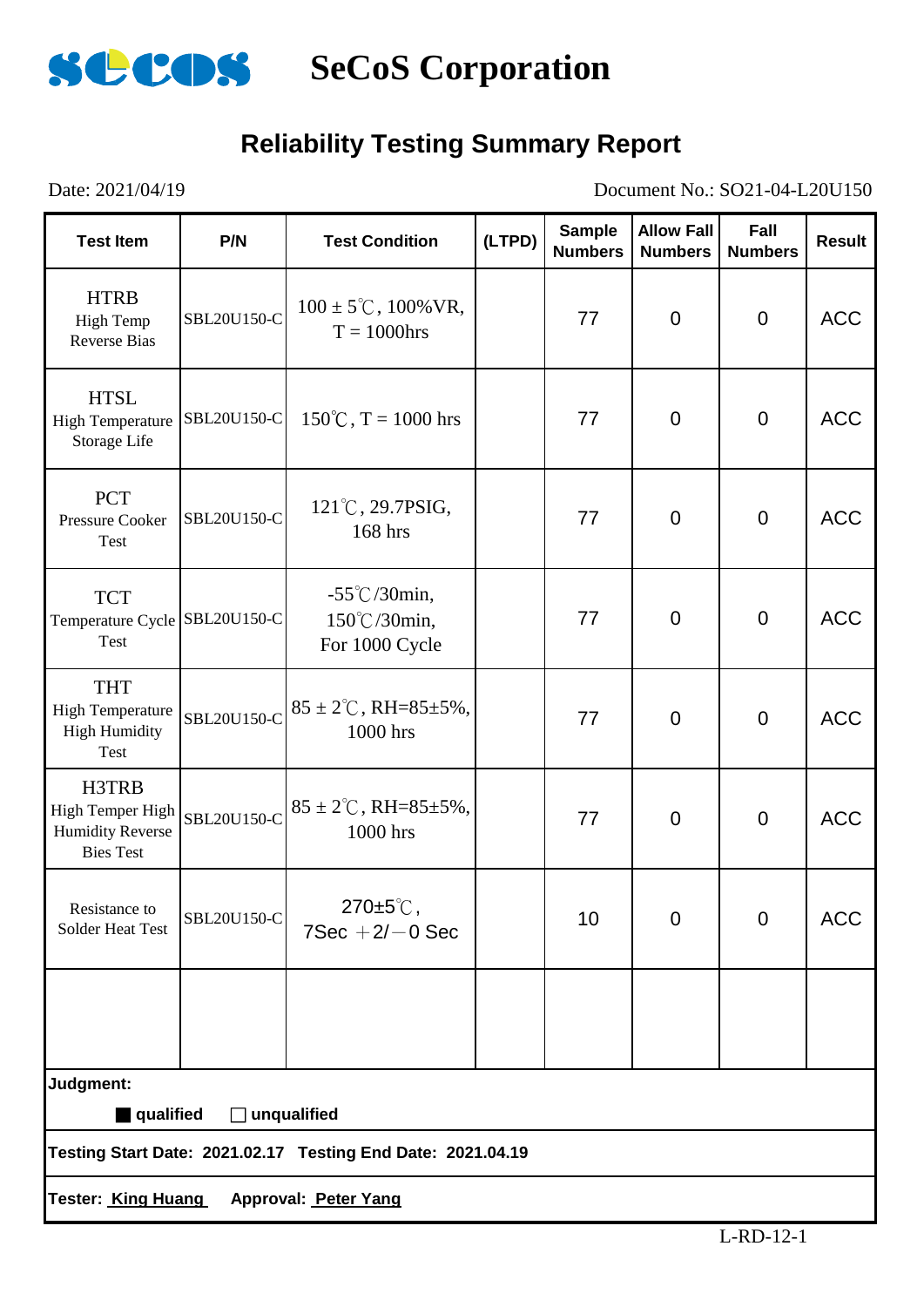

## **SCOS** SeCoS Corporation

### **Electrical Test Data**

Report No : T210419-L20U150 Part No : SBL20U150-C Test Equipment: JUNO Test System DTS-1000 Test Condition : VF<950mV@IF=10A, VBR>150V@I1=1mA, IR<100uA@VR=150V Test Condition: 25℃ Test Date: 2021.02.17 Test Standard : Specifications Operator: Leo Hsia

| N <sub>o</sub>  | VF(mV)                | VBR(V)              | IR(uA)               |
|-----------------|-----------------------|---------------------|----------------------|
|                 | 828.4mV               | 197.7V              | 2.504uA              |
| $\overline{2}$  | 816.0mV               | 199.7V              | 2.009uA              |
| $\overline{3}$  | 815.4mV               | 198.2V              | 2.563uA              |
| $\overline{4}$  |                       | 199.9V              | 2.325uA              |
| $\overline{5}$  | 827.0mV               |                     |                      |
|                 | 823.1mV               | 197.5V              | 2.008uA              |
| $\overline{6}$  | 823.1mV               | 198.6V              | 1.940uA              |
| $\overline{7}$  | 826.5mV               | 197.2V              | 2.247uA              |
| $\overline{8}$  | 828.2mV               | 197.6V              | 1.974uA              |
| $\overline{9}$  | 828.9mV               | 199.4V              | 2.367uA              |
| $\overline{10}$ | 823.4mV               | 199.4V              | 2.246uA              |
| 11              | 821.8mV               | 197.4V              | 2.259uA              |
| 12              | 825.9mV               | 199.8V              | 2.353uA              |
| 13              | 823.5mV               | 197.7V              | 2.551uA              |
| 14              | 825.0mV               | 198.1V              | 2.176uA              |
| 15              | 823.1mV               | 197.5V              | 2.551uA              |
| 16              | 825.8mV               | $\overline{197.7V}$ | 2.283uA              |
| $\overline{17}$ | 830.7mV               | 199.7V              | 2.108uA              |
| 18              | 815.5mV               | 197.4V              | 2.439uA              |
| 19              | $\overline{8}$ 15.7mV | 197.1V              | 2.345uA              |
| 20              | 829.4mV               | 197.1V              | 2.360uA              |
| 21              | 817.1mV               | 198.8V              | 2.012 <sub>u</sub> A |
| 22              | 827.0mV               | 197.1V              | 2.508uA              |
| $\overline{23}$ | 826.7mV               | 199.1V              | 2.332uA              |
| 24              | 826.6mV               | 197.5V              | 2.052 <sub>u</sub> A |
| 25              | 830.7mV               | 197.8V              | 2.352uA              |
| 26              | 823.1mV               | 198.2V              | 2.363uA              |
| 27              | 816.3mV               | 198.4V              | $2.318$ uA           |
| 28              | 822.7mV               | 197.4V              | 2.051uA              |
| 29              | 829.7mV               | 198.0V              | 2.116uA              |
| 30              | 829.6mV               | 198.9V              | 2.262uA              |
| $\overline{31}$ | 817.1mV               | 198.9V              | 2.240 <sub>u</sub> A |
| 32              | 830.5mV               | 198.0V              | 2.051uA              |
| 33              | 817.3mV               | 198.5V              | 2.263uA              |
| 34              | 823.2mV               | 199.1V              | 2.104uA              |
| $\overline{35}$ | 820.4mV               | 197.4V              | 2.185uA              |
| 36              | 824.3mV               | 198.5V              | 2.171uA              |
| $\overline{37}$ | 827.9mV               | 197.2V              | $2.160u$ A           |
| 38              | 823.2mV               | 199.1V              | 2.326uA              |
| 39              | 823.4mV               | 198.7V              | 2.011uA              |
| 40              | 816.3mV               | 199.6V              | 2.026uA              |
| 41              | 830.1mV               | 199.0V              | 2.524uA              |
| 42              | 829.7mV               | 198.5V              | 2.466uA              |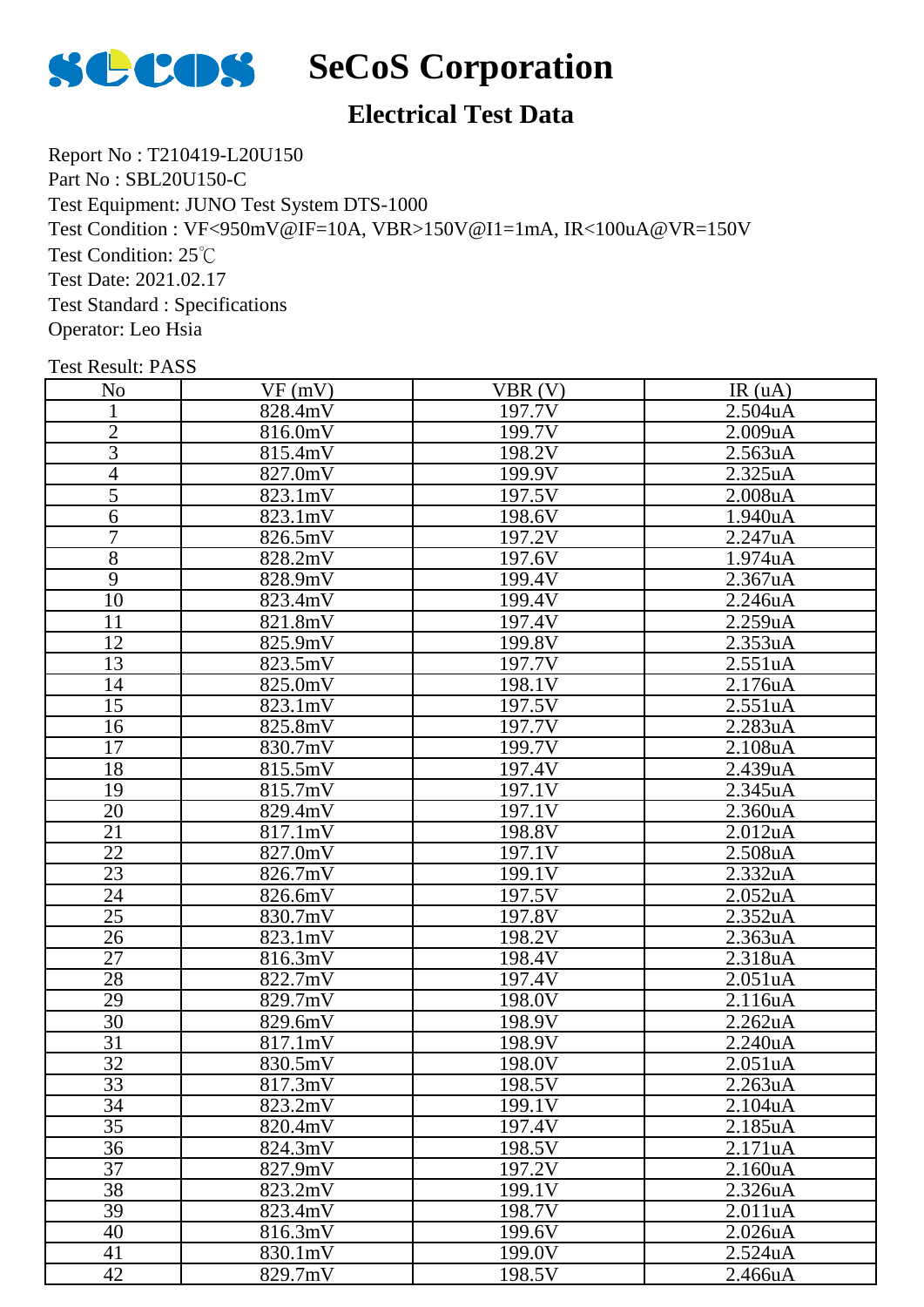

### **SCOS** SeCoS Corporation

### **Electrical Test Data**

Report No : T210419-L20U150 Part No : SBL20U150-C Test Equipment: JUNO Test System DTS-1000 Test Condition : VF<950mV@IF=10A, VBR>150V@I1=1mA, IR<100uA@VR=150V Test Condition: 25℃ Test Date: 2021.02.17 Test Standard : Specifications Operator: Leo Hsia

Test Result: PASS

| N <sub>o</sub>  | VF(mV)     | $VBR(\overline{V})$ | IR(uA)  |
|-----------------|------------|---------------------|---------|
| $\overline{43}$ | 825.6mV    | $\overline{197.5}V$ | 2.186uA |
| 44              | 820.2mV    | 198.4V              | 2.452uA |
| 45              | 824.0mV    | 198.7V              | 2.336uA |
| $\overline{46}$ | 821.6mV    | 198.7V              | 2.529uA |
| $\overline{47}$ | 826.0mV    | $\overline{199.7V}$ | 2.436uA |
| 48              | 815.6mV    | 198.1V              | 2.470uA |
| 49              | 820.3mV    | $\overline{199.6V}$ | 2.190uA |
| $\overline{50}$ | 818.8mV    | 197.2V              | 2.411uA |
| $\overline{51}$ | 829.9mV    | 198.3V              | 2.430uA |
| $\overline{52}$ | 829.5mV    | 197.6V              | 2.024uA |
| $\overline{53}$ | 830.5mV    | 199.2V              | 2.550uA |
| 54              | 829.5mV    | $\overline{199.5V}$ | 2.500uA |
| $\overline{55}$ | 823.3mV    | 198.5V              | 2.355uA |
| 56              | 829.4mV    | 198.8V              | 2.292uA |
| $\overline{57}$ | 822.5mV    | 197.3V              | 2.270uA |
| $\overline{58}$ | 828.6mV    | 198.8V              | 2.321uA |
| $\overline{59}$ | 824.9mV    | 197.2V              | 2.280uA |
| 60              | 816.5mV    | 198.9V              | 2.517uA |
| 61              | 825.3mV    | 199.6V              | 2.190uA |
| 62              | 818.9mV    | 197.2V              | 2.022uA |
| 63              | 817.2mV    | 199.8V              | 2.488uA |
| 64              | 815.9mV    | 199.4V              | 2.473uA |
| $\overline{65}$ | $830.7$ mV | 198.2V              | 2.425uA |
| 66              | 825.3mV    | 197.1V              | 2.084uA |
| $\overline{67}$ | 824.7mV    | 197.9V              | 1.982uA |
| 68              | 829.8mV    | 197.2V              | 2.488uA |
| 69              | 818.5mV    | 199.1V              | 2.331uA |
| $\overline{70}$ | 826.9mV    | 199.0V              | 2.452uA |
| 71              | 821.7mV    | $\overline{199.1V}$ | 2.336uA |
| 72              | 829.9mV    | 199.5V              | 2.017uA |
| 73              | 830.9mV    | 198.8V              | 2.476uA |
| 74              | 822.9mV    | 198.5V              | 2.479uA |
| $\overline{75}$ | 818.6mV    | 197.4V              | 2.144uA |
| 76              | 819.2mV    | 199.7V              | 2.196uA |
| $\overline{77}$ | 828.0mV    | 197.2V              | 1.945uA |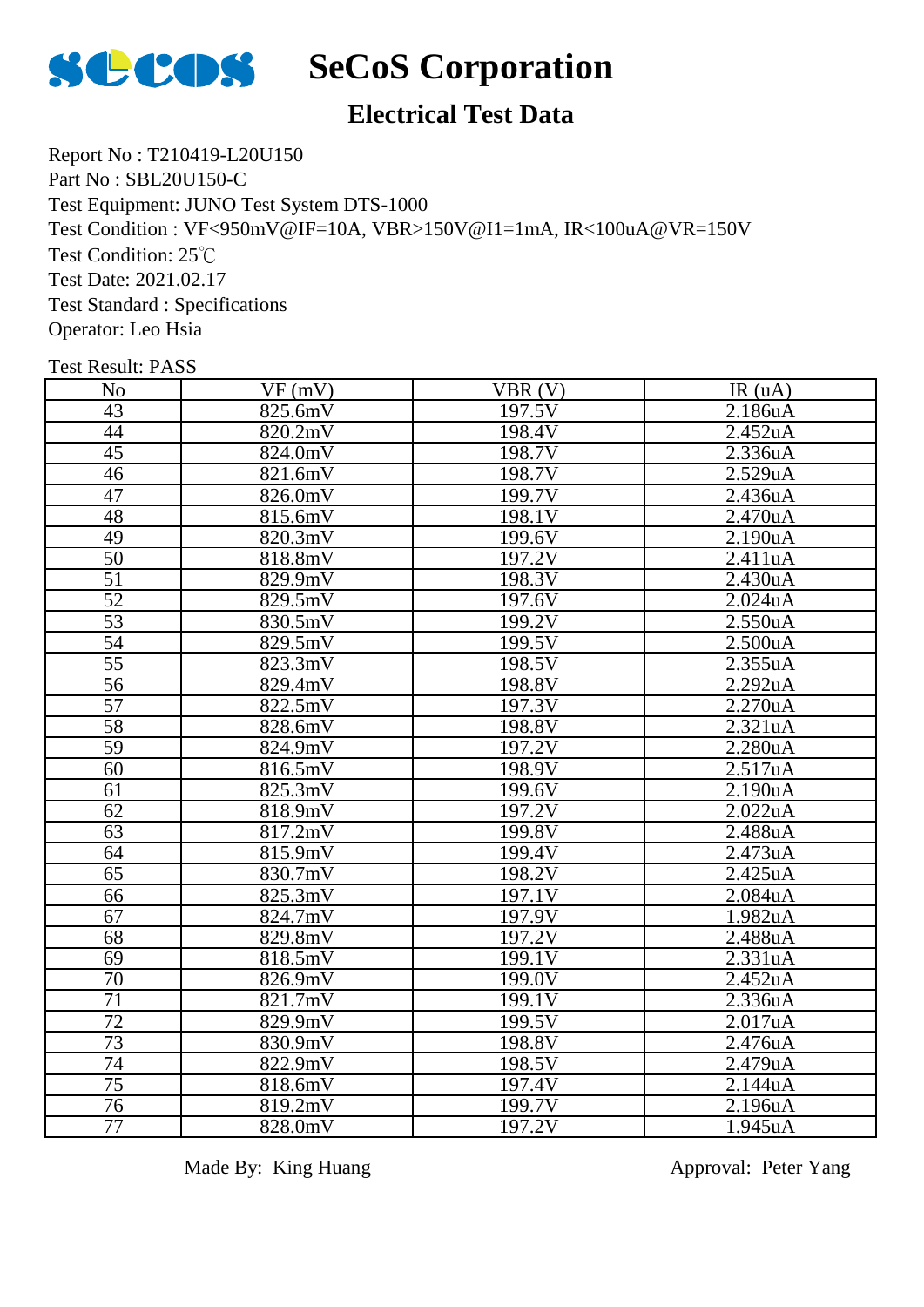

### **High Temperature Reverse Bias Test Data**

Report No : T210419-L20U150 Part No : SBL20U150-C Test Equipment: JUNO Test System DTS-1000 Test Condition : VF<950mV@IF=10A, VBR>150V@I1=1mA, IR<100uA@VR=150V Test Condition:  $100 \pm 5^{\circ}$ C,  $100\%$  VR, T = 1000 hrs Test Date: 2021.02.17 ~ 2021.04.01 Test Standard : JESD22 STANDER Method-A108 Operator: Leo Hsia

|                 |         | <b>Before</b> |                     |                       | After               |                     |
|-----------------|---------|---------------|---------------------|-----------------------|---------------------|---------------------|
| N <sub>0</sub>  | VF(mV)  | VBR(V)        | IR(uA)              | VF(mV)                | VBR(V)              | IR(uA)              |
|                 | 825.3mV | 197.6V        | 2.20 <sub>u</sub> A | 829.1mV               | 199.5V              | 2.19uA              |
| $\overline{2}$  | 821.0mV | 197.5V        | 2.06 <sub>u</sub> A | 824.2mV               | 198.2V              | 2.44uA              |
| 3               | 829.0mV | 197.0V        | 2.10 <sub>u</sub> A | 830.4mV               | 199.1V              | 2.51uA              |
| 4               | 822.7mV | 199.7V        | 2.35uA              | 830.1mV               | 198.7V              | 2.38 <sub>u</sub> A |
| 5               | 822.3mV | 198.7V        | 2.23uA              | 817.8mV               | 199.8V              | 2.32uA              |
| 6               | 820.8mV | 197.3V        | 2.43uA              | 817.7mV               | 197.6V              | 2.32 <sub>u</sub> A |
| 7               | 830.6mV | 198.4V        | 2.48uA              | 830.7mV               | 197.9V              | 2.34uA              |
| 8               | 816.9mV | 199.3V        | 2.00 <sub>u</sub> A | 822.4mV               | 199.8V              | 2.39uA              |
| $\overline{9}$  | 815.9mV | 199.4V        | 1.95uA              | 820.8mV               | 199.7V              | 2.35uA              |
| 10              | 829.9mV | 199.1V        | 2.04 <sub>u</sub> A | 824.6mV               | 198.2V              | 2.07uA              |
| 11              | 827.7mV | 198.5V        | 2.22uA              | 826.5mV               | $\overline{1}99.2V$ | 2.26uA              |
| 12              | 826.1mV | 197.2V        | 2.12uA              | $\overline{82}$ 7.5mV | 198.7V              | 2.35uA              |
| 13              | 825.3mV | 197.3V        | 2.24uA              | 817.0mV               | 198.1V              | 2.34uA              |
| 14              | 827.1mV | 197.6V        | 2.28uA              | 824.0mV               | 198.9V              | 2.49uA              |
| $\overline{15}$ | 830.8mV | 198.5V        | 2.44uA              | 822.6mV               | 199.2V              | 2.27uA              |
| 16              | 822.7mV | 198.1V        | 2.54uA              | 820.6mV               | 199.1V              | 2.30 <sub>u</sub> A |
| 17              | 821.0mV | 198.7V        | 2.32 <sub>u</sub> A | $\overline{8}$ 15.2mV | 198.2V              | 2.28uA              |
| 18              | 822.1mV | 197.0V        | 2.06 <sub>u</sub> A | 829.1mV               | 198.3V              | 2.12 <sub>u</sub> A |
| 19              | 822.4mV | 199.6V        | 1.94uA              | 829.2mV               | 198.2V              | 2.37uA              |
| 20              | 822.3mV | 198.9V        | 2.53uA              | 826.8mV               | 198.0V              | 2.04uA              |
| 21              | 820.2mV | 198.0V        | 2.16 <sub>u</sub> A | 827.3mV               | 198.6V              | 2.05uA              |
| 22              | 826.2mV | 199.6V        | 2.39uA              | 818.2mV               | 198.2V              | 2.14 <sub>u</sub> A |
| 23              | 824.0mV | 198.8V        | 2.56 <sub>u</sub> A | 825.2mV               | 198.1V              | 1.97 <sub>u</sub> A |
| 24              | 819.4mV | 199.7V        | 2.20 <sub>u</sub> A | 824.9mV               | 197.4V              | 2.50 <sub>u</sub> A |
| 25              | 821.7mV | 199.0V        | 2.42uA              | 824.2mV               | 198.6V              | 1.96uA              |
| 26              | 816.8mV | 197.2V        | 2.14 <sub>u</sub> A | 824.0mV               | 199.6V              | 2.19uA              |
| 27              | 826.7mV | 198.4V        | 2.03uA              | 820.8mV               | 199.4V              | 2.30 <sub>u</sub> A |
| 28              | 829.2mV | 199.7V        | 2.29uA              | 828.5mV               | 198.6V              | 2.33uA              |
| 29              | 826.0mV | 198.6V        | 2.45uA              | 828.0mV               | 197.8V              | 1.94uA              |
| 30              | 823.1mV | 198.8V        | 2.46 <sub>u</sub> A | 828.6mV               | 197.6V              | 2.48 <sub>u</sub> A |
| 31              | 821.0mV | 198.7V        | 2.13uA              | 823.8mV               | 197.6V              | 2.51uA              |
| 32              | 827.0mV | 199.8V        | 2.03 <sub>u</sub> A | 822.9mV               | 197.9V              | 2.22uA              |
| 33              | 825.7mV | 197.2V        | 2.01 <sub>u</sub> A | 830.1mV               | 199.1V              | 2.07 <sub>u</sub> A |
| 34              | 828.3mV | 197.1V        | 2.02 <sub>u</sub> A | 828.3mV               | 199.3V              | 2.43 <sub>u</sub> A |
| 35              | 820.0mV | 197.5V        | 1.96 <sub>u</sub> A | 827.0mV               | 199.3V              | 2.30 <sub>u</sub> A |
| 36              | 824.3mV | 199.8V        | 2.27uA              | 815.8mV               | 197.6V              | 2.19 <sub>u</sub> A |
| 37              | 818.7mV | 199.4V        | 2.36 <sub>u</sub> A | 815.7mV               | 199.4V              | 2.26 <sub>u</sub> A |
| 38              | 831.0mV | 198.8V        | 1.99uA              | 818.8mV               | 197.1V              | 2.55uA              |
| 39              | 821.9mV | 197.3V        | 2.33uA              | 823.8mV               | 199.8V              | 2.16 <sub>u</sub> A |
| 40              | 815.3mV | 198.1V        | 2.40 <sub>u</sub> A | 823.4mV               | 199.3V              | 2.43uA              |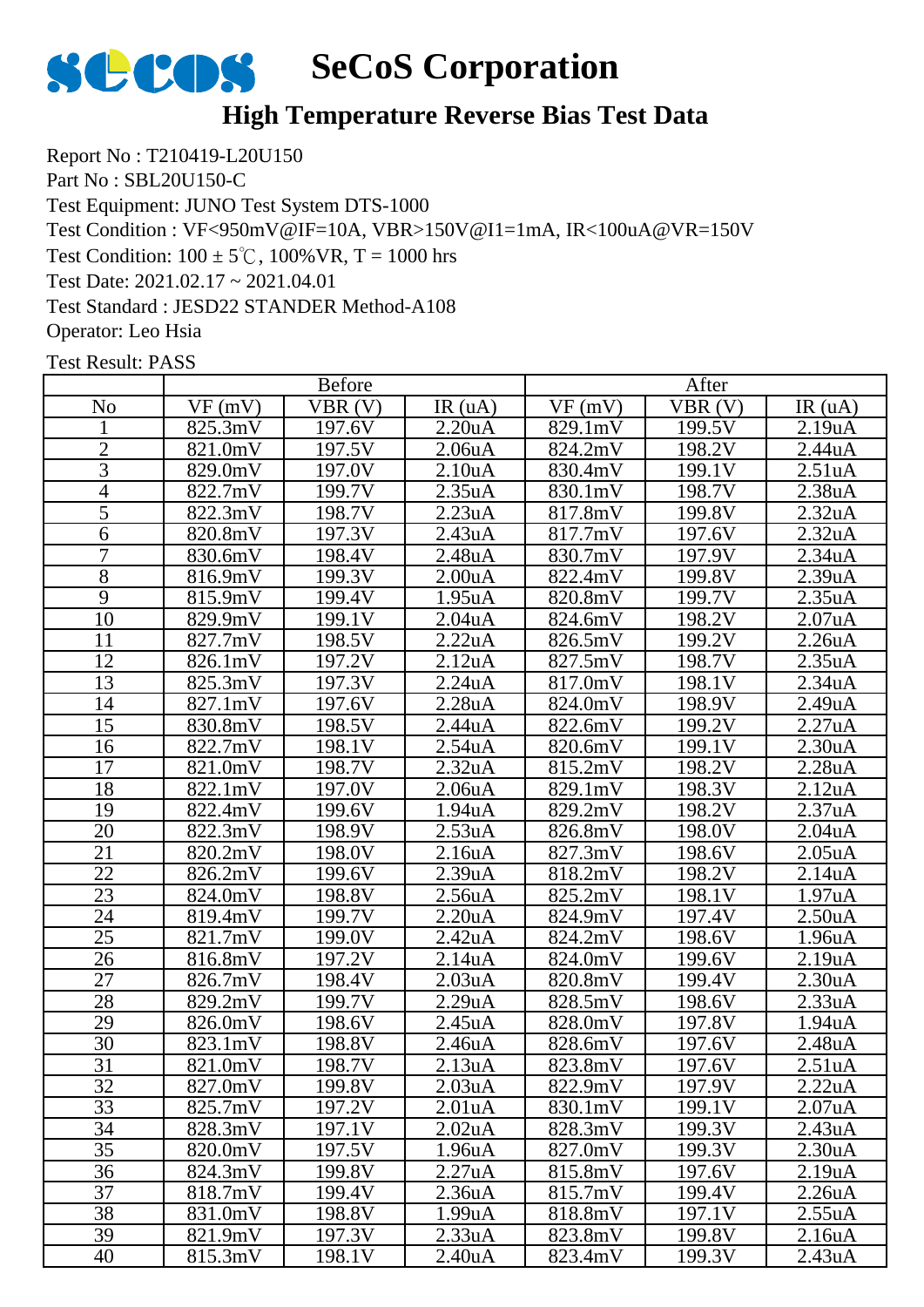

#### **High Temperature Reverse Bias Test Data**

Report No : T210419-L20U150 Part No : SBL20U150-C Test Equipment: JUNO Test System DTS-1000 Test Condition : VF<950mV@IF=10A, VBR>150V@I1=1mA, IR<100uA@VR=150V Test Condition:  $100 \pm 5^{\circ}$ C,  $100\%$  VR, T = 1000 hrs Test Date: 2021.02.17 ~ 2021.04.01 Test Standard : JESD22 STANDER Method-A108 Operator: Leo Hsia

Test Result: PASS

|                 |         | <b>Before</b>       |                      |         | After  |                      |
|-----------------|---------|---------------------|----------------------|---------|--------|----------------------|
| N <sub>0</sub>  | VF(mV)  | VBR(V)              | IR(uA)               | VF(mV)  | VBR(V) | IR(uA)               |
| 41              | 820.3mV | 199.3V              | 2.09uA               | 826.2mV | 198.6V | 2.00 <sub>u</sub> A  |
| 42              | 816.7mV | 198.3V              | 2.03uA               | 823.2mV | 198.3V | 2.00 <sub>u</sub> A  |
| 43              | 815.3mV | 199.0V              | 2.05uA               | 825.4mV | 197.6V | 2.42uA               |
| 44              | 829.0mV | 197.7V              | 2.53uA               | 815.7mV | 198.7V | 2.24uA               |
| 45              | 823.7mV | 199.8V              | $2.03u\underline{A}$ | 817.6mV | 198.8V | $2.20u\underline{A}$ |
| 46              | 827.8mV | 197.9V              | 2.52 <sub>u</sub> A  | 829.5mV | 197.9V | 2.35uA               |
| 47              | 819.4mV | 199.5V              | 2.44uA               | 818.5mV | 197.9V | 1.97uA               |
| 48              | 826.7mV | 199.0V              | 2.38 <sub>u</sub> A  | 826.5mV | 197.5V | 2.31uA               |
| 49              | 821.3mV | 197.1V              | 2.09uA               | 820.8mV | 199.8V | 2.36 <sub>u</sub> A  |
| $\overline{50}$ | 822.9mV | 199.1V              | 2.20 <sub>u</sub> A  | 819.6mV | 198.8V | 2.36 <sub>u</sub> A  |
| $\overline{51}$ | 830.4mV | 197.5V              | $\overline{2.23}$ uA | 815.4mV | 197.1V | 2.44uA               |
| $\overline{52}$ | 826.3mV | 198.9V              | 1.94uA               | 817.0mV | 198.3V | 2.54uA               |
| 53              | 830.7mV | 197.8V              | 2.38uA               | 818.6mV | 199.9V | 2.10 <sub>u</sub> A  |
| 54              | 820.0mV | 199.6V              | 2.43uA               | 817.9mV | 198.4V | 2.17uA               |
| $\overline{55}$ | 831.0mV | $\overline{1}99.7V$ | 2.42uA               | 817.5mV | 198.0V | 2.28uA               |
| 56              | 817.4mV | 199.4V              | 1.98uA               | 818.6mV | 198.1V | 2.31uA               |
| $\overline{57}$ | 821.2mV | 198.8V              | 2.16 <sub>u</sub> A  | 825.9mV | 198.8V | 2.00 <sub>u</sub> A  |
| 58              | 817.0mV | 197.7V              | 2.07uA               | 829.1mV | 197.5V | 2.37uA               |
| $\overline{59}$ | 826.6mV | 199.7V              | 2.56uA               | 819.6mV | 199.7V | 2.16uA               |
| 60              | 826.7mV | 197.6V              | 2.12 <sub>u</sub> A  | 828.7mV | 197.2V | 2.04 <sub>u</sub> A  |
| 61              | 816.9mV | 199.9V              | 2.27uA               | 828.6mV | 197.8V | 2.43uA               |
| 62              | 818.8mV | 198.3V              | 2.39uA               | 821.0mV | 197.9V | 2.18uA               |
| 63              | 823.4mV | 199.5V              | 2.21uA               | 830.4mV | 197.1V | 2.28uA               |
| 64              | 815.1mV | 197.2V              | 2.17uA               | 816.8mV | 197.9V | 1.95uA               |
| 65              | 816.3mV | 199.3V              | 2.56uA               | 824.3mV | 199.9V | 2.27uA               |
| 66              | 822.6mV | 197.6V              | 2.41uA               | 821.7mV | 199.1V | 2.21uA               |
| 67              | 830.8mV | 197.4V              | 2.05 <sub>u</sub> A  | 825.8mV | 198.5V | 2.32 <sub>u</sub> A  |
| 68              | 821.3mV | 199.2V              | 2.32 <sub>u</sub> A  | 821.9mV | 198.6V | 2.02 <sub>u</sub> A  |
| 69              | 827.3mV | 199.6V              | 2.55uA               | 830.4mV | 197.0V | 2.12 <sub>u</sub> A  |
| 70              | 816.0mV | 198.5V              | 2.04uA               | 816.7mV | 197.1V | 1.95uA               |
| 71              | 823.6mV | 198.2V              | 1.96uA               | 824.5mV | 198.7V | 1.95uA               |
| 72              | 823.2mV | 197.5V              | 2.07 <sub>u</sub> A  | 822.4mV | 197.4V | 2.44 <sub>u</sub> A  |
| 73              | 815.0mV | 198.4V              | 2.35 <sub>u</sub> A  | 820.5mV | 197.1V | 2.26 <sub>u</sub> A  |
| 74              | 830.5mV | 198.3V              | 2.48 <sub>u</sub> A  | 830.0mV | 198.0V | 2.41 <sub>u</sub> A  |
| 75              | 830.4mV | 197.8V              | 2.09 <sub>u</sub> A  | 828.3mV | 199.9V | 2.43uA               |
| 76              | 816.0mV | 198.3V              | 2.09 <sub>u</sub> A  | 817.8mV | 198.4V | 2.12 <sub>u</sub> A  |
| 77              | 827.2mV | 197.1V              | 2.15 <sub>u</sub> A  | 824.5mV | 199.7V | 2.48 <sub>u</sub> A  |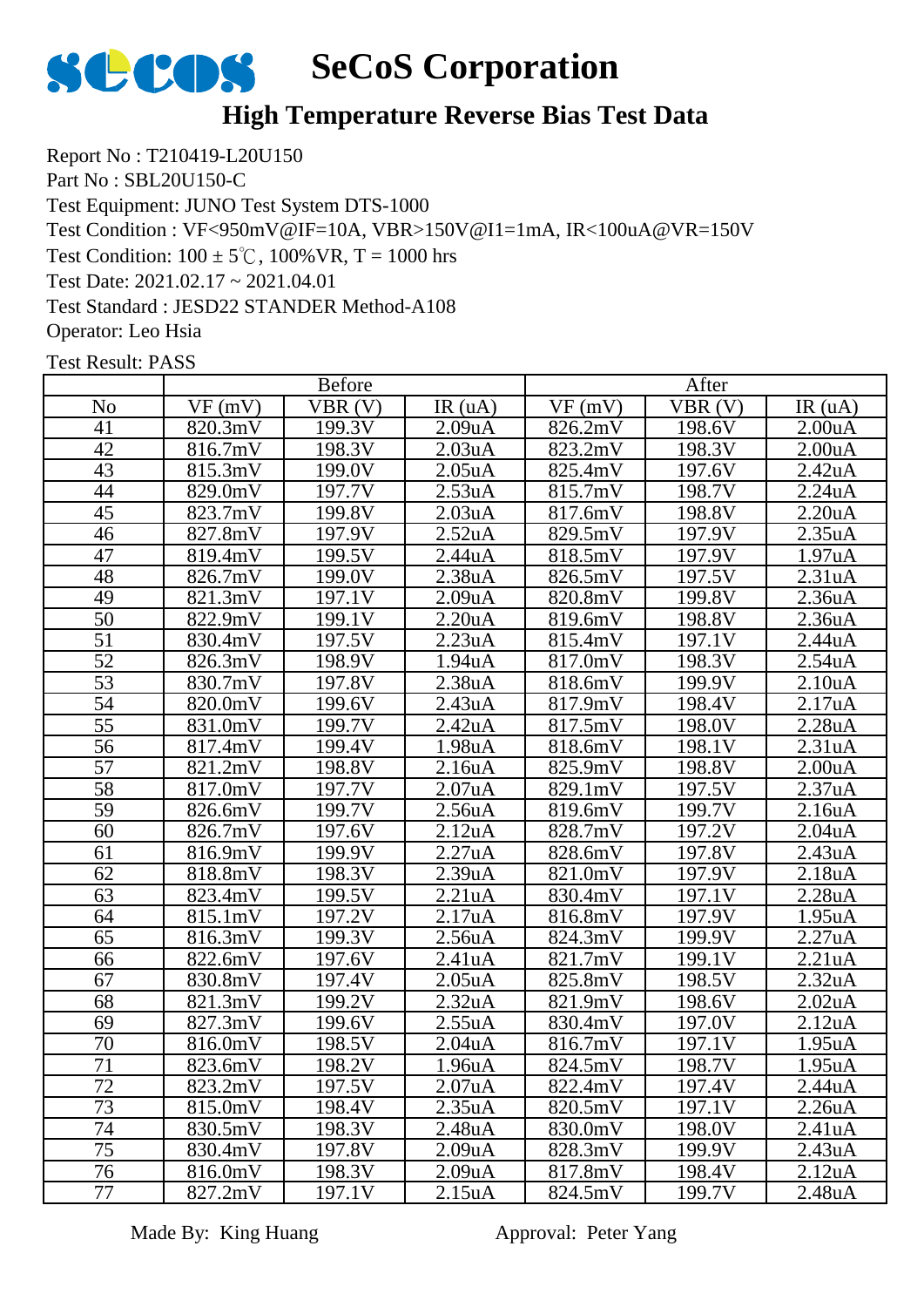

### **High Temperature Storage Life Test Data**

Report No : T210419-L20U150 Part No : SBL20U150-C Test Equipment: JUNO Test System DTS-1000 Test Condition : VF<950mV@IF=10A, VBR>150V@I1=1mA, IR<100uA@VR=150V Test Condition:  $150^{\circ}$ C, T = 1000 hrs Test Date: 2021.02.17 ~ 2021.04.01 Test Standard : JESD22 STANDER Method-A103 Operator: Leo Hsia

|                 |         | <b>Before</b> |                      |         | After  |                         |
|-----------------|---------|---------------|----------------------|---------|--------|-------------------------|
| N <sub>o</sub>  | VF(mV)  | VBR(V)        | IR(uA)               | VF(mV)  | VBR(V) | IR(uA)                  |
|                 | 830.6mV | 197.5V        | 2.29uA               | 827.8mV | 199.5V | 2.19uA                  |
| $\overline{c}$  | 823.9mV | 197.9V        | 2.55uA               | 828.6mV | 199.7V | 2.40 <sub>u</sub> A     |
| 3               | 830.2mV | 199.3V        | 2.01uA               | 819.1mV | 197.5V | 2.53uA                  |
| 4               | 816.8mV | 198.6V        | 2.42 <sub>u</sub> A  | 830.2mV | 199.1V | 2.21uA                  |
| 5               | 819.1mV | 199.4V        | 2.25uA               | 820.8mV | 197.6V | 2.42 <sub>u</sub> A     |
| 6               | 830.1mV | 199.6V        | 2.31uA               | 817.9mV | 199.5V | 2.22uA                  |
| 7               | 825.9mV | 199.6V        | 2.33uA               | 824.3mV | 199.0V | 2.38uA                  |
| $\overline{8}$  | 820.3mV | 199.5V        | 2.48 <sub>u</sub> A  | 824.1mV | 198.3V | 2.25uA                  |
| $\overline{9}$  | 819.8mV | 199.6V        | 2.07uA               | 815.9mV | 198.3V | 2.27uA                  |
| 10              | 819.6mV | 198.7V        | 2.50 <sub>u</sub> A  | 824.9mV | 199.5V | 2.36 <sub>u</sub> A     |
| 11              | 827.7mV | 197.5V        | 2.08 <sub>u</sub> A  | 828.1mV | 197.9V | 2.18 <sub>u</sub> A     |
| 12              | 816.9mV | 199.0V        | 2.01uA               | 817.8mV | 198.4V | 2.10 <sub>u</sub> A     |
| 13              | 827.4mV | 197.3V        | 2.54uA               | 816.7mV | 197.4V | 2.50 <sub>u</sub> A     |
| 14              | 828.9mV | 197.8V        | 2.54uA               | 825.3mV | 199.6V | 2.07 <sub>u</sub> A     |
| $\overline{15}$ | 827.2mV | 199.8V        | 2.42uA               | 821.7mV | 197.5V | $\overline{2.17}$ uA    |
| 16              | 820.3mV | 197.2V        | 2.47uA               | 823.9mV | 198.0V | 1.98uA                  |
| 17              | 826.7mV | 198.7V        | 2.31uA               | 816.7mV | 198.8V | 2.09uA                  |
| 18              | 817.0mV | 198.5V        | 2.47uA               | 820.5mV | 199.8V | 2.22uA                  |
| 19              | 820.7mV | 197.8V        | 2.08 <sub>u</sub> A  | 825.0mV | 198.6V | 2.03 <sub>u</sub> A     |
| 20              | 818.0mV | 197.5V        | 2.51uA               | 821.7mV | 198.3V | 2.05 <sub>u</sub> A     |
| 21              | 824.3mV | 197.6V        | 2.22uA               | 829.6mV | 197.2V | 2.11uA                  |
| 22              | 823.8mV | 198.0V        | 2.18 <sub>u</sub> A  | 830.6mV | 197.6V | 1.99uA                  |
| 23              | 818.0mV | 198.5V        | 2.44 <sub>u</sub> A  | 824.0mV | 197.7V | 2.51 <sub>u</sub> A     |
| 24              | 827.8mV | 199.5V        | 2.15uA               | 821.3mV | 198.3V | 2.02 <sub>u</sub> A     |
| 25              | 817.8mV | 197.4V        | 2.28uA               | 820.4mV | 197.0V | 2.17uA                  |
| 26              | 830.6mV | 199.2V        | $2.29u\underline{A}$ | 825.1mV | 198.4V | 2.31uA                  |
| 27              | 822.6mV | 199.6V        | 2.47uA               | 828.3mV | 198.8V | 2.01 <sub>u</sub> A     |
| 28              | 824.3mV | 198.3V        | 2.51uA               | 829.8mV | 198.4V | $2.10$ u $\overline{A}$ |
| 29              | 816.1mV | 197.1V        | 2.19uA               | 816.5mV | 199.5V | 2.04 <sub>u</sub> A     |
| 30              | 823.1mV | 198.9V        | 1.98uA               | 828.7mV | 199.9V | 2.28uA                  |
| 31              | 827.8mV | 197.2V        | 2.05uA               | 824.4mV | 197.5V | 2.12 <sub>u</sub> A     |
| 32              | 826.7mV | 198.3V        | 2.10 <sub>u</sub> A  | 815.9mV | 198.2V | 2.51 <sub>u</sub> A     |
| 33              | 820.5mV | 198.9V        | 2.55uA               | 819.7mV | 197.6V | 2.46 <sub>u</sub> A     |
| 34              | 817.1mV | 199.7V        | 2.37uA               | 830.4mV | 198.2V | 2.53uA                  |
| 35              | 830.6mV | 198.1V        | 2.47uA               | 818.1mV | 198.5V | 2.36 <sub>u</sub> A     |
| 36              | 820.4mV | 198.2V        | 2.49uA               | 821.7mV | 199.7V | 2.53uA                  |
| 37              | 823.2mV | 197.8V        | 2.24 <sub>u</sub> A  | 817.4mV | 197.9V | 2.19uA                  |
| 38              | 827.9mV | 199.4V        | 1.96 <sub>u</sub> A  | 824.8mV | 199.9V | 2.14 <sub>u</sub> A     |
| 39              | 827.7mV | 199.9V        | 2.51 <sub>u</sub> A  | 822.4mV | 199.0V | 2.32 <sub>u</sub> A     |
| 40              | 830.2mV | 198.1V        | 2.17 <sub>u</sub> A  | 816.9mV | 198.3V | 2.39uA                  |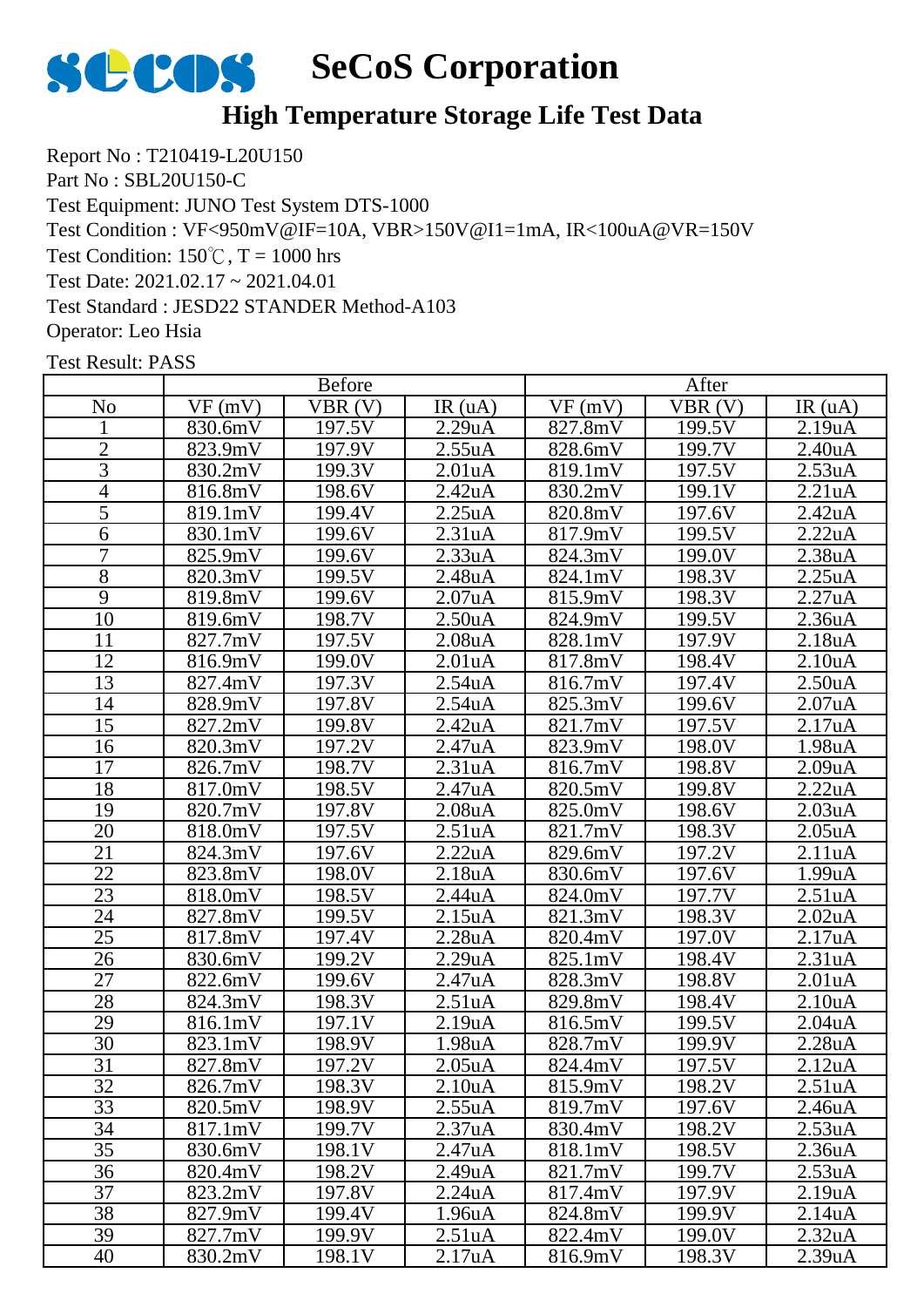

### **High Temperature Storage Life Test Data**

Report No : T210419-L20U150 Part No : SBL20U150-C Test Equipment: JUNO Test System DTS-1000 Test Condition : VF<950mV@IF=10A, VBR>150V@I1=1mA, IR<100uA@VR=150V Test Condition:  $150^{\circ}$ C, T = 1000 hrs Test Date: 2021.02.17 ~ 2021.04.01 Test Standard : JESD22 STANDER Method-A103 Operator: Leo Hsia

Test Result: PASS

|                 | <b>Before</b> |        |                      | After   |                     |                      |
|-----------------|---------------|--------|----------------------|---------|---------------------|----------------------|
| N <sub>0</sub>  | VF(mV)        | VBR(V) | IR(uA)               | VF(mV)  | VBR(V)              | IR(uA)               |
| 41              | 829.5mV       | 197.4V | 2.17uA               | 819.3mV | 197.2V              | 2.04uA               |
| 42              | 828.4mV       | 197.4V | 2.27uA               | 820.9mV | 199.3V              | 2.52uA               |
| 43              | 817.2mV       | 198.6V | 2.22uA               | 818.6mV | 199.6V              | 2.11uA               |
| 44              | 822.0mV       | 198.2V | 2.15 <sub>u</sub> A  | 817.9mV | 199.3V              | 2.01 <sub>u</sub> A  |
| 45              | 828.1mV       | 199.2V | 2.13uA               | 829.8mV | 197.9V              | $2.03u\underline{A}$ |
| 46              | 825.2mV       | 199.3V | 2.17uA               | 830.5mV | 199.5V              | 2.30 <sub>u</sub> A  |
| 47              | 824.8mV       | 197.6V | 2.09uA               | 823.5mV | 197.3V              | 2.22uA               |
| 48              | 816.3mV       | 199.5V | 2.37uA               | 828.1mV | 199.2V              | 1.99uA               |
| 49              | 819.6mV       | 197.4V | 2.49uA               | 817.1mV | 198.2V              | 2.05uA               |
| 50              | 819.3mV       | 197.3V | 2.55uA               | 825.1mV | 199.2V              | 2.39uA               |
| $\overline{51}$ | 827.7mV       | 197.2V | 2.50 <sub>u</sub> A  | 823.9mV | $\overline{1}99.0V$ | 2.25uA               |
| $\overline{52}$ | 830.8mV       | 198.9V | 2.28uA               | 824.0mV | 199.7V              | 2.35uA               |
| 53              | 822.0mV       | 199.5V | 2.03 <sub>u</sub> A  | 815.2mV | 198.0V              | 2.43uA               |
| 54              | 824.3mV       | 198.5V | 2.47uA               | 819.0mV | 199.0V              | 2.38uA               |
| $\overline{55}$ | 817.9mV       | 197.0V | $\overline{2}.34$ uA | 817.7mV | 197.9V              | 1.97uA               |
| $\overline{56}$ | 830.5mV       | 197.7V | 2.09uA               | 828.0mV | 198.9V              | 2.23uA               |
| $\overline{57}$ | 828.3mV       | 199.3V | 2.06 <sub>u</sub> A  | 829.5mV | 199.6V              | 2.38uA               |
| 58              | 817.3mV       | 199.1V | 2.14uA               | 817.4mV | 198.5V              | 2.15uA               |
| $\overline{59}$ | 827.5mV       | 197.8V | 2.10 <sub>u</sub> A  | 818.6mV | 198.4V              | 1.98uA               |
| 60              | 825.8mV       | 198.6V | 2.35uA               | 822.8mV | 197.6V              | 2.25uA               |
| 61              | 819.2mV       | 199.6V | 2.25uA               | 819.8mV | 197.9V              | 2.20uA               |
| 62              | 827.0mV       | 199.4V | 2.23uA               | 815.9mV | 197.7V              | 2.10 <sub>u</sub> A  |
| 63              | 816.1mV       | 198.9V | 1.95 <sub>u</sub> A  | 823.7mV | 197.2V              | 2.30 <sub>u</sub> A  |
| 64              | 829.6mV       | 197.9V | 2.24uA               | 829.6mV | 199.8V              | 2.41uA               |
| $\overline{65}$ | 823.2mV       | 198.8V | 2.16uA               | 816.0mV | 199.1V              | 2.55uA               |
| 66              | 822.6mV       | 197.4V | 2.42 <sub>u</sub> A  | 822.6mV | 199.1V              | 2.30 <sub>u</sub> A  |
| 67              | 826.5mV       | 197.3V | 2.17uA               | 821.7mV | 198.6V              | 2.42uA               |
| 68              | 826.6mV       | 197.6V | 2.57uA               | 816.9mV | 199.1V              | 2.56uA               |
| 69              | 818.7mV       | 198.1V | 2.29uA               | 825.4mV | 199.5V              | 2.47uA               |
| 70              | 816.8mV       | 198.3V | 2.22uA               | 817.5mV | 197.7V              | 2.02 <sub>u</sub> A  |
| 71              | 821.3mV       | 198.2V | 1.94uA               | 822.7mV | 197.2V              | 2.22uA               |
| 72              | 828.3mV       | 199.5V | 1.97 <sub>u</sub> A  | 823.9mV | 198.3V              | 2.03 <sub>u</sub> A  |
| $\overline{73}$ | 823.3mV       | 198.9V | 1.98 <sub>u</sub> A  | 827.9mV | 197.0V              | 2.53 <sub>u</sub> A  |
| 74              | 830.1mV       | 199.6V | 2.50 <sub>u</sub> A  | 828.0mV | 198.7V              | 2.36 <sub>u</sub> A  |
| 75              | 821.5mV       | 197.9V | 1.96uA               | 817.9mV | 198.9V              | 2.19uA               |
| 76              | 827.9mV       | 199.3V | 1.95 <sub>u</sub> A  | 818.3mV | 199.8V              | 2.44 <sub>u</sub> A  |
| 77              | 816.8mV       | 197.1V | 2.22uA               | 820.4mV | 198.3V              | 2.08 <sub>u</sub> A  |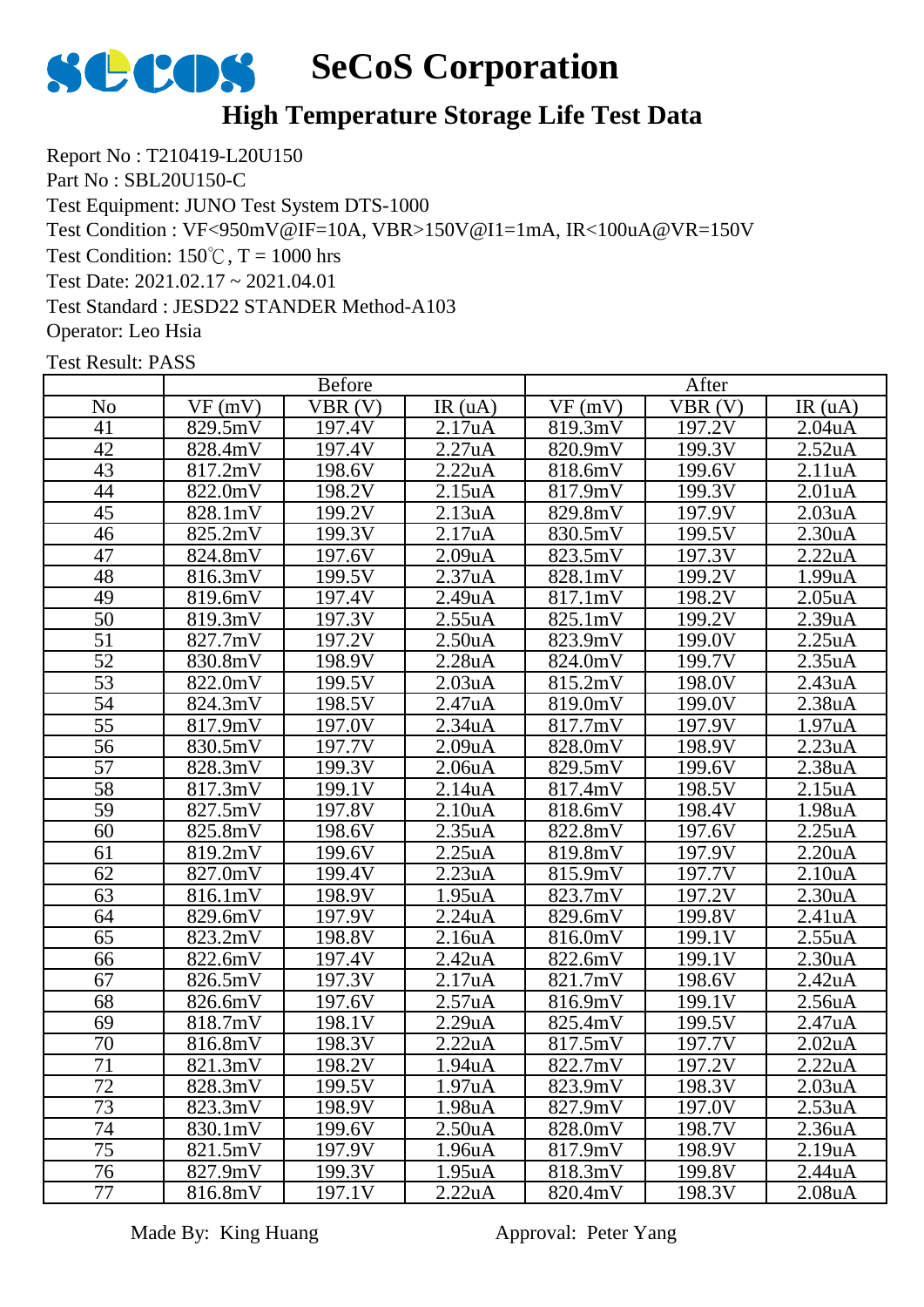

#### **Pressure Cooker Test Data**

Report No : T210419-L20U150 Part No : SBL20U150-C Test Equipment: JUNO Test System DTS-1000 Test Condition : VF<950mV@IF=10A, VBR>150V@I1=1mA, IR<100uA@VR=150V Test Condition: 121℃, 100%RH, 29.7PSIG, 168Hrs Test Date: 2021.02.18 ~ 2021.02.26 Test Standard : JESD22 STANDER Method-A102 Operator: Leo Hsia

|                 |         | <b>Before</b> |                      |         | After  |                     |
|-----------------|---------|---------------|----------------------|---------|--------|---------------------|
| N <sub>0</sub>  | VF(mV)  | VBR(V)        | IR(uA)               | VF(mV)  | VBR(V) | IR $(uA)$           |
|                 | 824.4mV | 197.6V        | 2.02 <sub>u</sub> A  | 820.0mV | 197.2V | 2.08 <sub>u</sub> A |
| $\overline{2}$  | 822.1mV | 198.4V        | 2.42 <sub>u</sub> A  | 825.5mV | 198.7V | 2.37uA              |
| 3               | 827.3mV | 199.6V        | 2.51uA               | 818.9mV | 199.5V | 1.95uA              |
| 4               | 816.0mV | 199.8V        | 2.06 <sub>u</sub> A  | 816.7mV | 198.6V | 2.29uA              |
| 5               | 816.7mV | 199.3V        | $2.00u\underline{A}$ | 815.3mV | 199.6V | 2.16uA              |
| 6               | 820.5mV | 199.8V        | 2.06 <sub>u</sub> A  | 817.7mV | 198.8V | 2.25uA              |
| 7               | 828.8mV | 197.0V        | 1.96uA               | 816.1mV | 197.2V | 2.33uA              |
| $\overline{8}$  | 816.3mV | 198.6V        | 2.27uA               | 827.0mV | 198.1V | 1.97uA              |
| 9               | 818.5mV | 199.7V        | 2.40 <sub>u</sub> A  | 829.4mV | 198.1V | 2.34uA              |
| 10              | 828.3mV | 199.6V        | 2.43uA               | 817.4mV | 199.0V | 2.12 <sub>u</sub> A |
| 11              | 826.1mV | 197.1V        | 2.47uA               | 821.8mV | 197.8V | 2.51uA              |
| 12              | 820.3mV | 198.1V        | 2.19uA               | 819.8mV | 197.2V | 2.47uA              |
| 13              | 816.1mV | 199.2V        | 2.11uA               | 824.9mV | 197.5V | 2.07uA              |
| 14              | 828.2mV | 199.7V        | 2.30uA               | 817.9mV | 197.4V | 2.37uA              |
| 15              | 823.6mV | 197.6V        | 2.09uA               | 815.4mV | 199.8V | 1.98uA              |
| 16              | 820.1mV | 198.0V        | 2.11uA               | 822.5mV | 197.8V | 2.43uA              |
| 17              | 816.3mV | 199.0V        | 2.04 <sub>u</sub> A  | 825.1mV | 197.1V | 2.08 <sub>u</sub> A |
| 18              | 816.5mV | 197.8V        | 2.09uA               | 823.9mV | 198.6V | 2.03 <sub>u</sub> A |
| 19              | 829.5mV | 197.5V        | 2.34 <sub>u</sub> A  | 826.9mV | 199.0V | 1.95 <sub>u</sub> A |
| 20              | 826.3mV | 197.8V        | 2.00 <sub>u</sub> A  | 828.3mV | 198.1V | 2.41uA              |
| $\overline{21}$ | 826.3mV | 198.3V        | 2.36 <sub>u</sub> A  | 820.0mV | 199.1V | 2.56 <sub>u</sub> A |
| 22              | 829.8mV | 199.2V        | 2.25uA               | 820.9mV | 198.1V | 2.24uA              |
| 23              | 828.5mV | 199.6V        | 2.32 <sub>u</sub> A  | 815.7mV | 199.7V | 2.40 <sub>u</sub> A |
| 24              | 830.8mV | 199.4V        | 2.55uA               | 822.6mV | 197.1V | 2.54uA              |
| 25              | 819.7mV | 199.2V        | 2.26 <sub>u</sub> A  | 826.0mV | 197.9V | 2.16 <sub>u</sub> A |
| 26              | 816.6mV | 199.7V        | $2.37u\underline{A}$ | 819.2mV | 199.5V | 2.45uA              |
| 27              | 829.0mV | 198.3V        | 2.08 <sub>u</sub> A  | 824.0mV | 197.3V | 1.98uA              |
| 28              | 826.8mV | 197.1V        | 2.04uA               | 825.3mV | 199.7V | 1.95uA              |
| 29              | 819.7mV | 197.0V        | 2.09uA               | 826.6mV | 199.4V | 1.98uA              |
| 30              | 826.4mV | 198.7V        | 2.20uA               | 825.5mV | 198.3V | 2.33uA              |
| 31              | 821.0mV | 198.0V        | 2.10uA               | 826.5mV | 198.3V | 2.25uA              |
| 32              | 828.5mV | 197.2V        | 1.96 <sub>u</sub> A  | 822.9mV | 197.2V | 2.29 <sub>u</sub> A |
| 33              | 819.2mV | 197.2V        | 2.55uA               | 824.4mV | 199.6V | 2.16uA              |
| 34              | 820.3mV | 199.5V        | 2.37uA               | 816.7mV | 199.1V | 2.21uA              |
| 35              | 816.6mV | 199.5V        | 2.53uA               | 821.4mV | 198.0V | 2.06 <sub>u</sub> A |
| 36              | 826.4mV | 197.5V        | 2.52 <sub>u</sub> A  | 828.0mV | 199.1V | 2.20 <sub>u</sub> A |
| 37              | 830.2mV | 199.4V        | 2.12 <sub>u</sub> A  | 818.0mV | 199.9V | 2.13 <sub>u</sub> A |
| 38              | 816.5mV | 199.1V        | 2.45uA               | 828.6mV | 197.7V | 2.45uA              |
| 39              | 816.2mV | 197.0V        | 2.21 <sub>u</sub> A  | 821.6mV | 199.0V | 2.29uA              |
| 40              | 829.0mV | 198.0V        | 2.26 <sub>u</sub> A  | 830.2mV | 198.8V | 2.34 <sub>u</sub> A |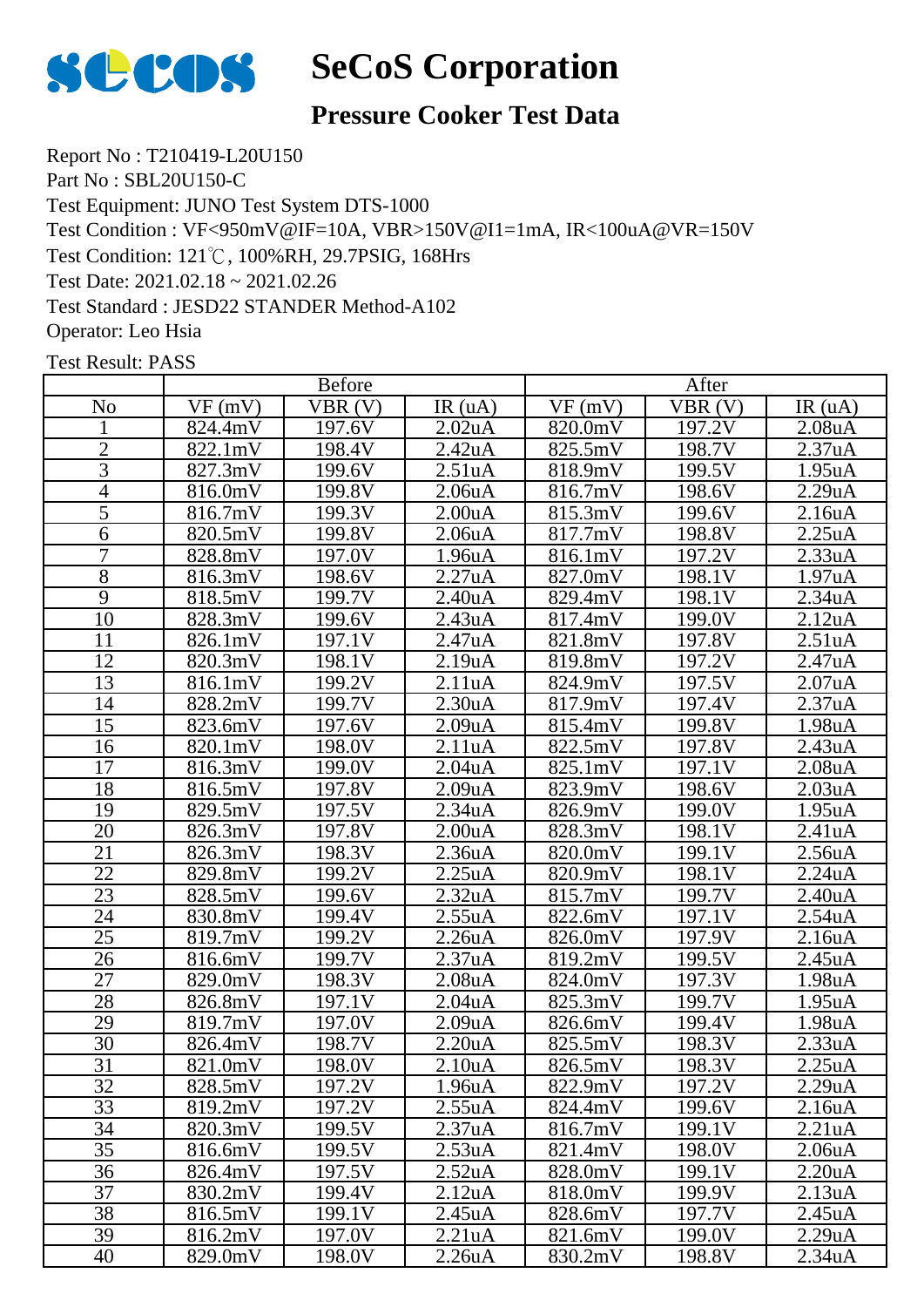

### **Pressure Cooker Test Data**

Report No : T210419-L20U150 Part No : SBL20U150-C Test Equipment: JUNO Test System DTS-1000 Test Condition : VF<950mV@IF=10A, VBR>150V@I1=1mA, IR<100uA@VR=150V Test Condition: 121℃, 100%RH, 29.7PSIG, 168Hrs Test Date: 2021.02.18 ~ 2021.02.26 Test Standard : JESD22 STANDER Method-A102 Operator: Leo Hsia

Test Result: PASS

|                 | <b>Before</b> |                     |                     | After   |        |                                  |
|-----------------|---------------|---------------------|---------------------|---------|--------|----------------------------------|
| N <sub>0</sub>  | VF(mV)        | VBR(V)              | IR(uA)              | VF(mV)  | VBR(V) | IR(uA)                           |
| 41              | 815.2mV       | 198.7V              | 2.28uA              | 828.8mV | 198.1V | 2.17uA                           |
| 42              | 817.4mV       | 199.1V              | 2.21uA              | 816.0mV | 199.6V | 2.51 <sub>u</sub> A              |
| 43              | 821.0mV       | 198.9V              | 2.18uA              | 817.4mV | 197.5V | $2.56\underline{u}\underline{A}$ |
| 44              | 825.1mV       | 197.6V              | 2.14uA              | 821.2mV | 199.3V | 1.98uA                           |
| 45              | 824.8mV       | 197.2V              | 2.32uA              | 830.3mV | 197.4V | 2.44uA                           |
| 46              | 825.9mV       | 197.1V              | 2.28uA              | 819.4mV | 198.8V | 2.32 <sub>u</sub> A              |
| 47              | 825.0mV       | 199.2V              | 2.34uA              | 830.5mV | 198.5V | 2.03uA                           |
| 48              | 819.3mV       | 199.0V              | 2.13uA              | 830.6mV | 199.0V | 1.99uA                           |
| 49              | 815.2mV       | 199.9V              | 2.50 <sub>u</sub> A | 826.4mV | 199.2V | 2.07uA                           |
| $\overline{50}$ | 822.7mV       | 199.8V              | 2.07 <sub>u</sub> A | 816.0mV | 198.1V | 2.40 <sub>u</sub> A              |
| $\overline{51}$ | 816.3mV       | 199.6V              | 2.54uA              | 820.0mV | 197.2V | $\overline{2.}$ 13uA             |
| $\overline{52}$ | 818.8mV       | 197.7V              | 2.10 <sub>u</sub> A | 830.6mV | 199.0V | 2.05 <sub>u</sub> A              |
| 53              | 825.5mV       | 198.0V              | 1.94uA              | 824.5mV | 198.4V | 2.39uA                           |
| 54              | 820.8mV       | 199.8V              | 2.41uA              | 820.1mV | 198.4V | 2.25uA                           |
| $\overline{55}$ | 820.0mV       | 197.8V              | 2.30 <sub>u</sub> A | 819.6mV | 198.6V | 2.04 <sub>u</sub> A              |
| 56              | 829.1mV       | 199.1V              | 2.43 <sub>u</sub> A | 827.4mV | 198.3V | 2.13uA                           |
| $\overline{57}$ | 815.3mV       | 198.7V              | 2.56 <sub>u</sub> A | 818.9mV | 198.0V | 2.43uA                           |
| 58              | 829.5mV       | 198.0V              | 2.37uA              | 817.0mV | 197.7V | 2.21uA                           |
| $\overline{59}$ | 830.0mV       | 199.6V              | 2.56uA              | 818.8mV | 199.8V | 2.17uA                           |
| 60              | 825.4mV       | 197.3V              | 2.06 <sub>u</sub> A | 815.5mV | 199.2V | 2.22uA                           |
| 61              | 829.7mV       | $\overline{1}97.6V$ | 2.45uA              | 816.8mV | 199.2V | 2.09uA                           |
| 62              | 823.9mV       | 198.4V              | 2.19uA              | 817.1mV | 199.2V | 2.52 <sub>u</sub> A              |
| 63              | 815.8mV       | 199.6V              | 1.96uA              | 815.2mV | 198.3V | 2.55uA                           |
| 64              | 823.7mV       | 198.7V              | 2.54uA              | 830.5mV | 199.7V | 2.53uA                           |
| 65              | 820.5mV       | 197.4V              | 2.29uA              | 820.8mV | 199.8V | 2.44uA                           |
| 66              | 823.3mV       | 198.2V              | 2.37uA              | 830.0mV | 197.2V | 2.14uA                           |
| 67              | 822.6mV       | 199.1V              | 2.15uA              | 822.7mV | 197.1V | 1.98uA                           |
| 68              | 822.6mV       | 197.7V              | 2.37 <u>uA</u>      | 826.7mV | 198.4V | 2.01uA                           |
| 69              | 825.0mV       | 197.4V              | 1.98uA              | 829.0mV | 199.1V | 2.24uA                           |
| 70              | 817.0mV       | 197.1V              | 2.41uA              | 820.0mV | 197.9V | 2.22uA                           |
| 71              | 824.1mV       | 199.7V              | 2.09uA              | 821.6mV | 199.1V | 2.31uA                           |
| 72              | 819.9mV       | 199.0V              | 2.47 <sub>u</sub> A | 828.7mV | 198.4V | 2.39uA                           |
| 73              | 816.1mV       | 197.1V              | 2.49uA              | 827.9mV | 199.2V | 2.28 <sub>u</sub> A              |
| 74              | 818.8mV       | 198.0V              | 1.96 <sub>u</sub> A | 815.4mV | 197.9V | 2.22uA                           |
| 75              | 829.6mV       | 199.2V              | 2.51 <sub>u</sub> A | 815.7mV | 197.9V | 2.18uA                           |
| 76              | 827.1mV       | 198.5V              | 2.42 <sub>u</sub> A | 819.2mV | 197.8V | 2.48 <sub>u</sub> A              |
| 77              | 819.9mV       | 199.5V              | 1.97 <sub>u</sub> A | 820.3mV | 197.8V | 2.55uA                           |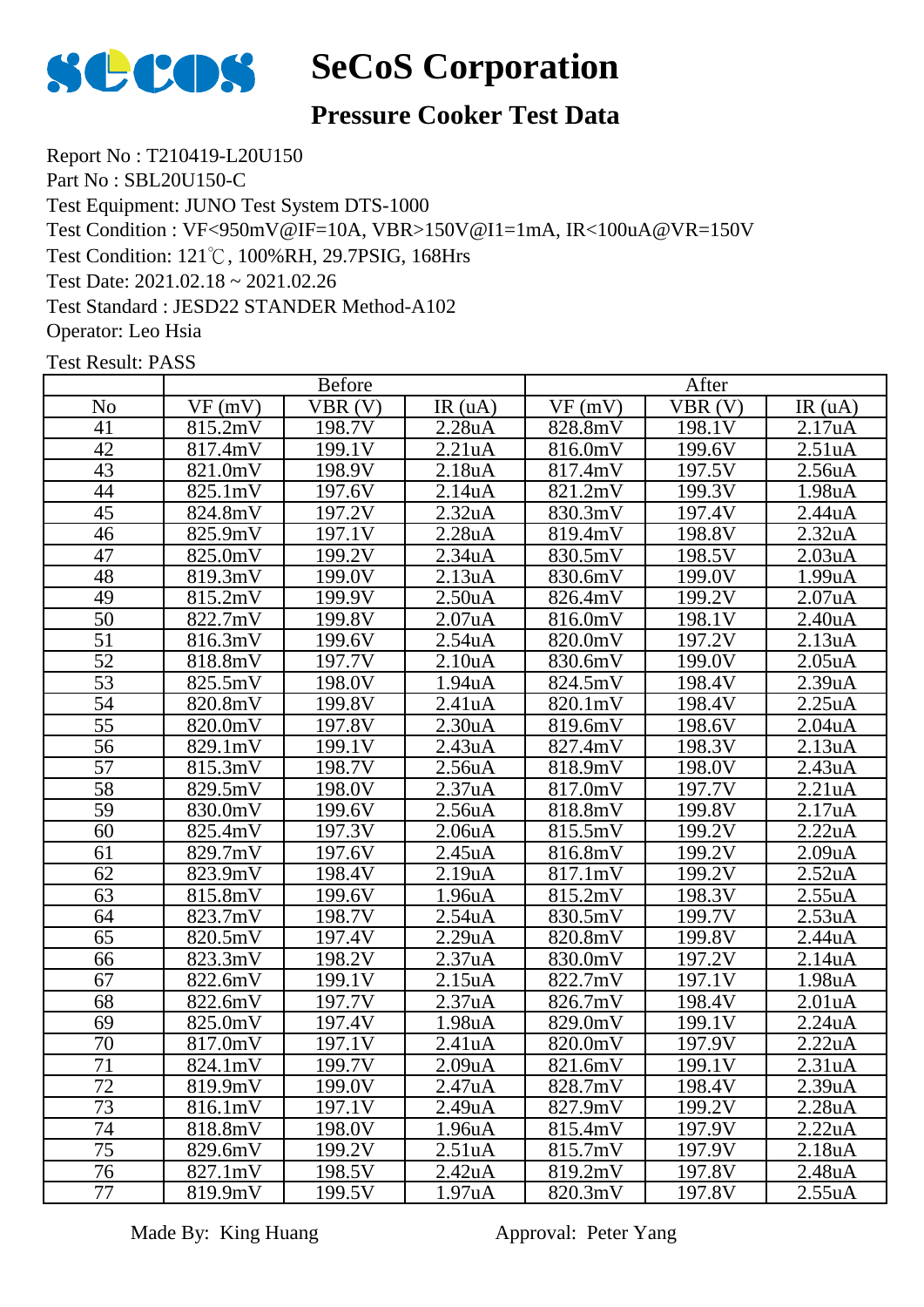

### **Temperature Cycle Test Data**

Report No : T210419-L20U150 Part No : SBL20U150-C Test Equipment: JUNO Test System DTS-1000 Test Condition : VF<950mV@IF=10A, VBR>150V@I1=1mA, IR<100uA@VR=150V Test Condition: -55℃/30min, 150℃/30min, for 1000 Cycle Test Date: 2021.02.22 ~ 2021.04.15 Test Standard : JESD22 STANDER Method-A104 Operator: Leo Hsia

|                 | <b>Before</b>                |        |                      | After   |                     |                     |
|-----------------|------------------------------|--------|----------------------|---------|---------------------|---------------------|
| N <sub>0</sub>  | VF(mV)                       | VBR(V) | IR(uA)               | VF(mV)  | VBR(V)              | IR(uA)              |
|                 | 824.7mV                      | 197.0V | $2.56u\underline{A}$ | 822.7mV | 198.7V              | 2.31 <sub>u</sub> A |
| $\overline{c}$  | 822.2mV                      | 199.2V | 2.21uA               | 830.3mV | 198.8V              | 1.99uA              |
| 3               | 830.7mV                      | 198.7V | 2.15uA               | 821.2mV | 198.2V              | 2.42uA              |
| 4               | 824.0mV                      | 199.2V | 2.15 <sub>u</sub> A  | 826.0mV | 199.7V              | 2.47uA              |
| 5               | 819.6mV                      | 199.6V | 2.29uA               | 820.8mV | 199.6V              | 2.38 <sub>u</sub> A |
| 6               | 828.1mV                      | 199.6V | 2.12 <sub>u</sub> A  | 822.8mV | 199.4V              | 2.47uA              |
| 7               | 821.4mV                      | 199.4V | 2.43uA               | 819.8mV | 197.4V              | 2.44uA              |
| $\overline{8}$  | 822.1mV                      | 197.3V | 2.19uA               | 822.0mV | 197.6V              | 2.07uA              |
| $\overline{9}$  | 828.8mV                      | 199.0V | 2.27uA               | 815.0mV | $\overline{1}97.8V$ | 1.98uA              |
| 10              | 823.3mV                      | 198.1V | 2.43uA               | 819.6mV | 199.2V              | 2.29uA              |
| 11              | 829.6mV                      | 197.3V | 1.94uA               | 817.1mV | 199.2V              | 2.53uA              |
| 12              | 815.6mV                      | 198.1V | 2.44uA               | 828.8mV | 197.0V              | 2.09uA              |
| 13              | 826.9mV                      | 199.7V | 2.11uA               | 820.3mV | 197.4V              | 2.33uA              |
| 14              | 816.5mV                      | 199.8V | 2.01uA               | 824.2mV | 197.9V              | 2.39uA              |
| $\overline{15}$ | 820.7mV                      | 197.5V | 2.22uA               | 820.0mV | 198.1V              | 2.51 <sub>u</sub> A |
| 16              | 815.3mV                      | 198.4V | 2.16uA               | 825.0mV | 198.0V              | 2.37uA              |
| 17              | 829.1mV                      | 198.1V | 2.16uA               | 825.1mV | 198.2V              | 1.94uA              |
| 18              | 820.6mV                      | 198.7V | 2.29uA               | 816.7mV | 197.0V              | 2.28 <sub>u</sub> A |
| 19              | 820.0mV                      | 199.2V | 2.21uA               | 820.5mV | 199.8V              | 1.95uA              |
| 20              | 826.1mV                      | 199.7V | 2.17uA               | 817.9mV | 199.7V              | 2.16 <sub>u</sub> A |
| 21              | 818.7mV                      | 198.3V | 2.22uA               | 823.5mV | 197.3V              | 2.27uA              |
| 22              | 825.3mV                      | 198.5V | 2.43uA               | 816.2mV | 199.6V              | 2.22uA              |
| 23              | 824.5mV                      | 199.1V | 2.24uA               | 826.5mV | 197.7V              | 1.98uA              |
| 24              | 823.9mV                      | 199.4V | 2.41uA               | 828.8mV | 197.3V              | 2.19uA              |
| 25              | 816.9mV                      | 197.8V | 2.05uA               | 825.2mV | 199.7V              | 2.44uA              |
| 26              | $\overline{82}0.7 \text{mV}$ | 198.2V | 2.13uA               | 828.1mV | 197.5V              | 2.51uA              |
| 27              | 815.9mV                      | 197.6V | 2.24uA               | 826.9mV | 197.7V              | 2.43uA              |
| 28              | 822.5mV                      | 199.5V | 2.26uA               | 830.0mV | 198.6V              | 2.37uA              |
| 29              | 822.0mV                      | 197.2V | 2.39uA               | 817.0mV | 198.9V              | 2.32uA              |
| 30              | 828.4mV                      | 199.6V | 1.96uA               | 821.9mV | 199.8V              | 2.25uA              |
| 31              | 829.4mV                      | 197.4V | 2.36 <sub>u</sub> A  | 820.7mV | 197.6V              | 2.25uA              |
| 32              | 825.0mV                      | 197.0V | 2.35 <sub>u</sub> A  | 815.4mV | 198.7V              | 2.29uA              |
| 33              | 816.7mV                      | 199.3V | 2.26 <sub>u</sub> A  | 825.2mV | 198.6V              | 2.46 <sub>u</sub> A |
| 34              | 823.4mV                      | 198.4V | 2.35 <sub>u</sub> A  | 829.3mV | 197.1V              | 2.11uA              |
| 35              | 827.0mV                      | 198.6V | 2.10 <sub>u</sub> A  | 824.4mV | 199.3V              | 2.04 <sub>u</sub> A |
| 36              | 824.6mV                      | 197.6V | 2.50 <sub>u</sub> A  | 822.0mV | 198.2V              | 2.38 <sub>u</sub> A |
| 37              | 824.4mV                      | 199.7V | 2.36 <sub>u</sub> A  | 826.9mV | 198.7V              | 2.02 <sub>u</sub> A |
| 38              | 826.1mV                      | 199.5V | 2.29uA               | 820.3mV | 198.1V              | 2.49 <sub>u</sub> A |
| 39              | 825.5mV                      | 197.3V | 2.50 <sub>u</sub> A  | 829.8mV | 197.6V              | 2.01 <sub>u</sub> A |
| 40              | 825.2mV                      | 199.5V | 2.09 <sub>u</sub> A  | 822.8mV | 199.3V              | 2.44uA              |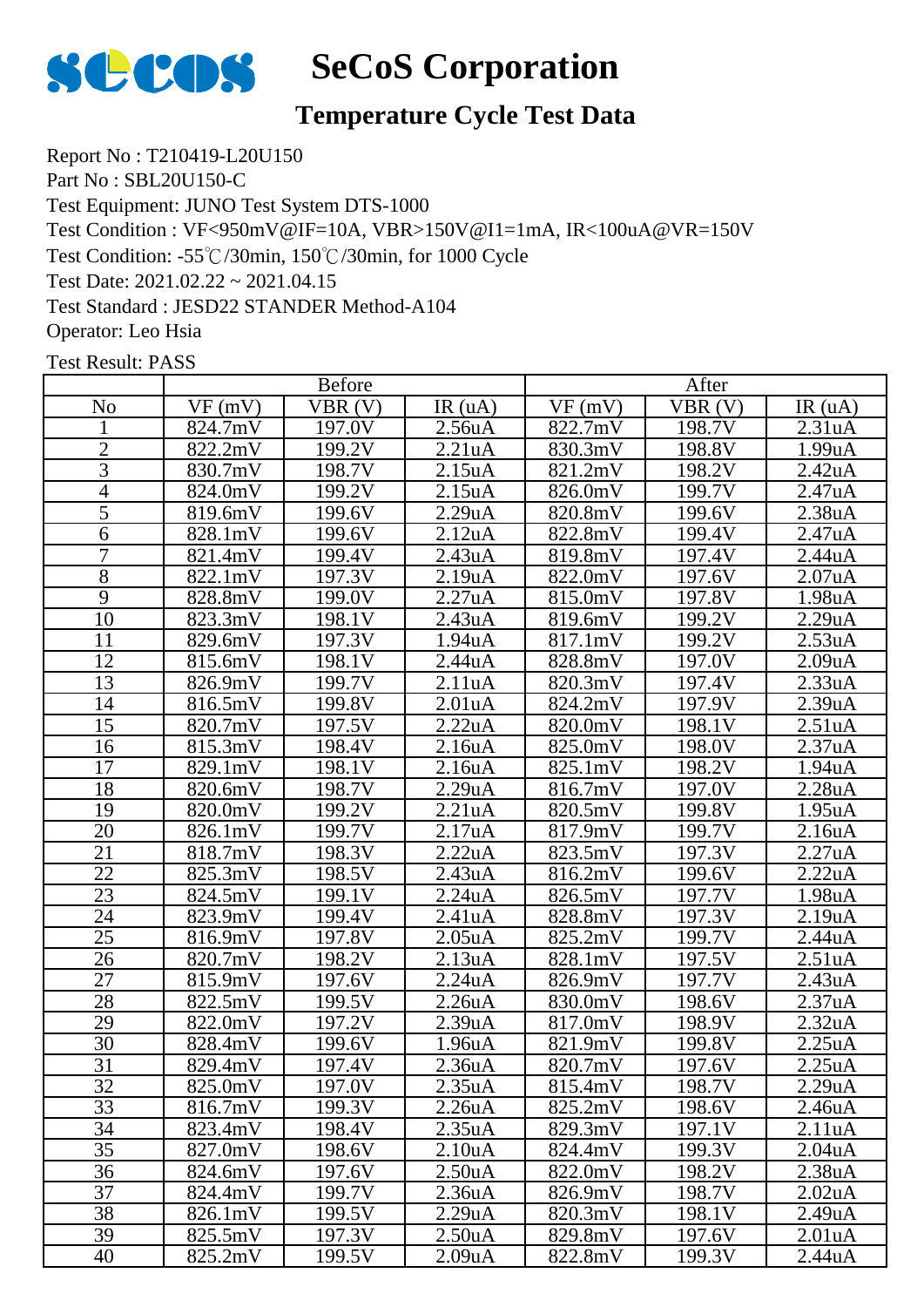

#### **Temperature Cycle Test Data**

Report No : T210419-L20U150 Part No : SBL20U150-C Test Equipment: JUNO Test System DTS-1000 Test Condition : VF<950mV@IF=10A, VBR>150V@I1=1mA, IR<100uA@VR=150V Test Condition: -55℃/30min, 150℃/30min, for 1000 Cycle Test Date: 2021.02.22 ~ 2021.04.15 Test Standard : JESD22 STANDER Method-A104 Operator: Leo Hsia

Test Result: PASS

|                 | <b>Before</b> |        |                      | After   |        |                      |
|-----------------|---------------|--------|----------------------|---------|--------|----------------------|
| N <sub>o</sub>  | VF(mV)        | VBR(V) | IR(uA)               | VF(mV)  | VBR(V) | IR(uA)               |
| 41              | 818.8mV       | 197.7V | 2.55uA               | 816.2mV | 199.5V | 2.36 <sub>u</sub> A  |
| 42              | 819.4mV       | 197.9V | 2.52uA               | 823.7mV | 199.3V | 2.06 <sub>u</sub> A  |
| 43              | 823.4mV       | 199.4V | 2.14 <sub>u</sub> A  | 817.9mV | 198.1V | 2.35uA               |
| 44              | 820.1mV       | 198.3V | 2.43uA               | 817.6mV | 198.9V | 2.19uA               |
| $\overline{45}$ | 822.1mV       | 197.0V | $2.55u\underline{A}$ | 817.0mV | 198.6V | 2.00 <sub>u</sub> A  |
| 46              | 822.9mV       | 199.1V | 2.28uA               | 818.8mV | 197.7V | 2.54uA               |
| 47              | 823.4mV       | 197.6V | $1.94u\underline{A}$ | 819.5mV | 199.6V | $1.95u\underline{A}$ |
| 48              | 815.9mV       | 199.0V | 2.54uA               | 828.6mV | 197.2V | 2.43uA               |
| 49              | 818.9mV       | 199.2V | 2.57uA               | 815.8mV | 197.2V | 2.37uA               |
| 50              | 815.9mV       | 198.2V | 2.24uA               | 822.7mV | 199.7V | 2.10 <sub>u</sub> A  |
| $\overline{51}$ | 815.9mV       | 197.0V | 2.03uA               | 825.5mV | 198.7V | 2.30 <sub>u</sub> A  |
| 52              | 825.6mV       | 197.1V | 2.44uA               | 817.2mV | 199.1V | 2.07uA               |
| $\overline{53}$ | 825.0mV       | 197.2V | 2.34uA               | 824.0mV | 199.5V | 2.26uA               |
| 54              | 830.5mV       | 198.7V | 2.41uA               | 821.9mV | 198.6V | 2.12 <sub>u</sub> A  |
| $\overline{55}$ | 823.8mV       | 198.7V | 2.28uA               | 818.5mV | 199.3V | 2.06 <sub>u</sub> A  |
| 56              | 825.0mV       | 199.9V | 2.00 <sub>u</sub> A  | 822.7mV | 198.3V | 2.10 <sub>u</sub> A  |
| 57              | 819.2mV       | 198.4V | 1.99uA               | 828.4mV | 198.2V | 2.37uA               |
| 58              | 821.8mV       | 197.4V | 2.02 <sub>u</sub> A  | 827.6mV | 198.4V | 2.08 <sub>u</sub> A  |
| 59              | 816.3mV       | 197.3V | 1.94 <sub>u</sub> A  | 826.7mV | 197.0V | 2.23uA               |
| 60              | 819.9mV       | 199.8V | 1.95 <sub>u</sub> A  | 825.5mV | 197.1V | 2.16 <sub>u</sub> A  |
| 61              | 828.7mV       | 197.2V | $\overline{1.98}$ uA | 825.2mV | 197.3V | 2.09uA               |
| 62              | 821.1mV       | 199.6V | 2.13uA               | 827.2mV | 198.5V | $2.09u\underline{A}$ |
| 63              | 820.5mV       | 199.8V | 2.10 <sub>u</sub> A  | 816.5mV | 197.1V | 2.46 <sub>u</sub> A  |
| 64              | 825.5mV       | 199.1V | 2.22uA               | 815.6mV | 197.7V | 1.96uA               |
| 65              | 818.3mV       | 199.3V | 2.56uA               | 825.3mV | 199.4V | 2.43uA               |
| 66              | 820.7mV       | 199.3V | 2.29uA               | 830.4mV | 199.1V | 2.57uA               |
| 67              | 821.8mV       | 199.5V | 2.51 <sub>u</sub> A  | 826.8mV | 197.1V | 2.53uA               |
| 68              | 822.0mV       | 198.5V | 2.23uA               | 826.2mV | 198.0V | 2.36 <sub>u</sub> A  |
| 69              | 824.7mV       | 199.8V | 2.17uA               | 820.3mV | 198.5V | 2.24uA               |
| 70              | 817.6mV       | 198.0V | 2.02 <sub>u</sub> A  | 823.0mV | 197.3V | 2.46 <sub>u</sub> A  |
| $\overline{71}$ | 816.7mV       | 199.0V | 2.39uA               | 817.0mV | 197.5V | 2.37uA               |
| 72              | 823.6mV       | 197.6V | 2.42 <sub>u</sub> A  | 820.3mV | 198.5V | 2.04 <sub>u</sub> A  |
| 73              | 827.7mV       | 197.6V | 2.34 <sub>u</sub> A  | 819.1mV | 199.4V | 2.37 <sub>u</sub> A  |
| 74              | 823.2mV       | 197.5V | 2.13 <sub>u</sub> A  | 830.1mV | 199.0V | 2.30 <sub>u</sub> A  |
| 75              | 830.3mV       | 197.2V | 2.50 <sub>u</sub> A  | 819.9mV | 197.1V | 1.94 <sub>u</sub> A  |
| 76              | 817.9mV       | 198.2V | 2.53uA               | 820.8mV | 198.0V | 2.27uA               |
| 77              | 817.7mV       | 198.5V | 2.46 <sub>u</sub> A  | 828.4mV | 197.1V | 2.01 <sub>u</sub> A  |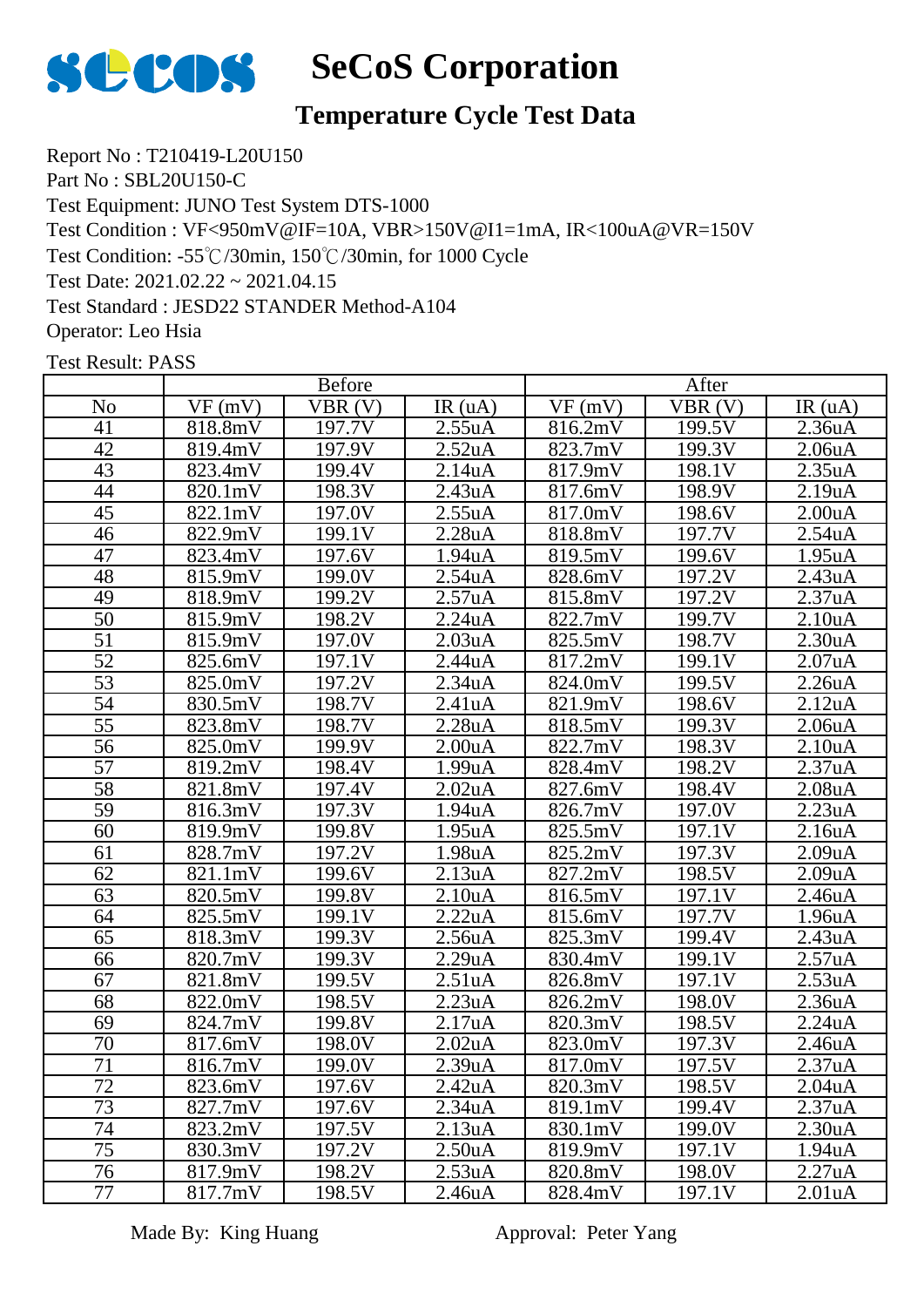

### **High Temperature High Humidity Test Data**

Report No : T210419-L20U150 Part No : SBL20U150-C Test Equipment: JUNO Test System DTS-1000 Test Condition : VF<950mV@IF=10A, VBR>150V@I1=1mA, IR<100uA@VR=150V Test Condition: 85±2℃, 85±5%RH, 1000Hrs Test Date: 2021.03.04 ~ 2021.04.16 Test Standard : JESD22 STANDER Method-A101 Operator: Leo Hsia

|                 |         | <b>Before</b> |                      |         | After  |                     |
|-----------------|---------|---------------|----------------------|---------|--------|---------------------|
| No              | VF(mV)  | VBR(V)        | IR(uA)               | VF(mV)  | VBR(V) | IR $(uA)$           |
|                 | 829.9mV | 199.8V        | 2.33uA               | 818.1mV | 197.3V | 2.11uA              |
| $\overline{c}$  | 815.1mV | 197.2V        | 2.41uA               | 829.0mV | 198.0V | 2.02 <sub>u</sub> A |
| 3               | 815.7mV | 197.9V        | 2.27uA               | 829.5mV | 197.4V | 2.03uA              |
| $\overline{4}$  | 825.2mV | 197.4V        | 1.94uA               | 817.1mV | 198.0V | 2.21uA              |
| 5               | 824.9mV | 198.6V        | 1.99uA               | 816.1mV | 197.0V | 2.12 <sub>u</sub> A |
| 6               | 828.9mV | 197.4V        | 2.52 <sub>u</sub> A  | 821.0mV | 197.6V | 2.21uA              |
| 7               | 817.3mV | 199.5V        | 2.50 <sub>u</sub> A  | 821.6mV | 197.9V | 2.39uA              |
| 8               | 820.0mV | 199.9V        | 2.47uA               | 815.4mV | 199.6V | 2.19uA              |
| 9               | 828.2mV | 198.1V        | 2.02 <sub>u</sub> A  | 816.0mV | 199.6V | 2.30 <sub>u</sub> A |
| 10              | 821.1mV | 197.3V        | 2.13uA               | 822.4mV | 198.3V | 2.29uA              |
| 11              | 826.3mV | 199.2V        | 1.95uA               | 817.4mV | 199.7V | 2.37uA              |
| 12              | 826.3mV | 199.7V        | 2.00 <sub>u</sub> A  | 815.3mV | 199.4V | 2.07uA              |
| 13              | 816.6mV | 198.5V        | 2.25uA               | 822.0mV | 198.5V | 2.24uA              |
| 14              | 824.5mV | 199.0V        | 2.53uA               | 822.3mV | 199.5V | 2.43uA              |
| 15              | 819.6mV | 198.0V        | 2.55uA               | 829.9mV | 198.0V | 2.14 <sub>u</sub> A |
| 16              | 820.5mV | 198.2V        | $\overline{2.10}$ uA | 819.2mV | 199.0V | 2.12 <sub>u</sub> A |
| 17              | 830.7mV | 199.8V        | 2.37uA               | 815.6mV | 197.8V | 1.99uA              |
| 18              | 817.0mV | 199.5V        | 2.41 <sub>u</sub> A  | 815.2mV | 197.7V | 2.23uA              |
| 19              | 817.9mV | 197.8V        | 1.97uA               | 825.4mV | 199.5V | 2.03uA              |
| 20              | 823.5mV | 197.1V        | 2.06 <sub>u</sub> A  | 829.5mV | 197.5V | 2.25uA              |
| 21              | 826.2mV | 197.6V        | 2.43 <sub>u</sub> A  | 821.2mV | 199.1V | 2.01uA              |
| 22              | 829.1mV | 199.9V        | 2.00 <sub>u</sub> A  | 819.7mV | 197.7V | 2.28uA              |
| 23              | 824.9mV | 197.1V        | 2.00 <sub>u</sub> A  | 818.2mV | 199.8V | 2.30uA              |
| 24              | 829.8mV | 198.5V        | 2.09uA               | 826.6mV | 199.5V | 2.20 <sub>u</sub> A |
| 25              | 815.7mV | 197.7V        | 2.30 <sub>u</sub> A  | 819.1mV | 198.6V | 2.50 <sub>u</sub> A |
| 26              | 823.6mV | 198.3V        | 2.55uA               | 823.8mV | 197.8V | 2.34uA              |
| 27              | 816.9mV | 198.1V        | 2.55uA               | 817.5mV | 197.6V | 2.27uA              |
| 28              | 822.0mV | 198.5V        | 2.28uA               | 816.8mV | 197.4V | 2.11uA              |
| 29              | 823.7mV | 199.3V        | 2.37uA               | 823.2mV | 197.3V | 2.39uA              |
| $\overline{30}$ | 822.7mV | 197.8V        | 2.00 <sub>u</sub> A  | 819.4mV | 199.4V | 2.31uA              |
| $\overline{31}$ | 817.8mV | 98.8V         | 2.53uA               | 825.7mV | 197.1V | 2.27uA              |
| 32              | 825.1mV | 198.5V        | 2.38 <sub>u</sub> A  | 822.3mV | 199.7V | 2.14 <sub>u</sub> A |
| 33              | 829.8mV | 199.1V        | 2.39uA               | 816.1mV | 197.8V | 2.09uA              |
| 34              | 829.2mV | 197.2V        | 2.51 <sub>u</sub> A  | 825.6mV | 198.8V | 2.43uA              |
| 35              | 826.9mV | 198.2V        | 2.34 <sub>u</sub> A  | 823.7mV | 199.9V | 2.24uA              |
| 36              | 821.5mV | 197.0V        | 1.96 <sub>u</sub> A  | 829.1mV | 199.5V | 2.46 <sub>u</sub> A |
| 37              | 830.7mV | 198.8V        | 2.42 <sub>u</sub> A  | 819.1mV | 197.1V | 2.39uA              |
| 38              | 817.1mV | 199.8V        | 2.32 <sub>u</sub> A  | 817.8mV | 198.0V | 2.29uA              |
| 39              | 825.4mV | 198.5V        | 2.49uA               | 824.1mV | 198.8V | 2.10 <sub>u</sub> A |
| 40              | 815.8mV | 198.8V        | 2.36 <sub>u</sub> A  | 828.0mV | 197.1V | 2.10 <sub>u</sub> A |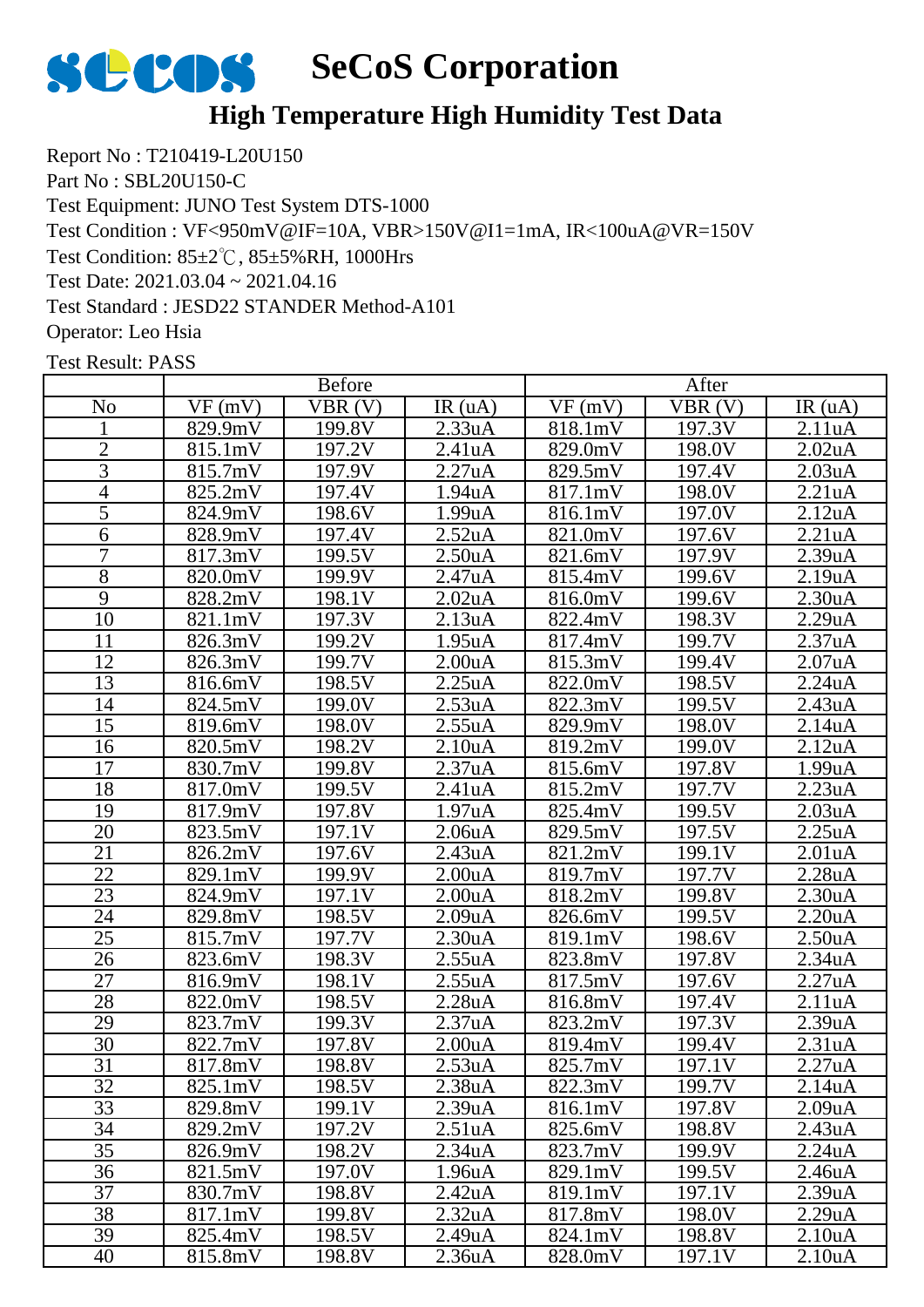

### **High Temperature High Humidity Test Data**

Report No : T210419-L20U150 Part No : SBL20U150-C Test Equipment: JUNO Test System DTS-1000 Test Condition : VF<950mV@IF=10A, VBR>150V@I1=1mA, IR<100uA@VR=150V Test Condition: 85±2℃, 85±5%RH, 1000Hrs Test Date: 2021.03.04 ~ 2021.04.16 Test Standard : JESD22 STANDER Method-A101 Operator: Leo Hsia

Test Result: PASS

|                 | <b>Before</b> |        |                      | After   |                     |                      |
|-----------------|---------------|--------|----------------------|---------|---------------------|----------------------|
| N <sub>o</sub>  | VF(mV)        | VBR(V) | IR(uA)               | VF(mV)  | VBR(V)              | IR(uA)               |
| 41              | 819.5mV       | 198.9V | 2.11uA               | 826.4mV | 199.6V              | 2.09uA               |
| 42              | 819.9mV       | 198.1V | $2.34u\underline{A}$ | 817.0mV | 197.3V              | $2.50u\underline{A}$ |
| 43              | 827.2mV       | 199.9V | 2.50 <sub>u</sub> A  | 819.3mV | 198.0V              | 2.56 <sub>u</sub> A  |
| 44              | 827.3mV       | 197.7V | 2.55uA               | 815.8mV | 199.3V              | 2.45uA               |
| 45              | 815.5mV       | 198.1V | 2.12uA               | 816.2mV | 198.2V              | 2.53uA               |
| 46              | 817.4mV       | 197.8V | 2.28uA               | 830.1mV | 198.3V              | 2.09 <sub>u</sub> A  |
| 47              | 827.4mV       | 197.5V | 1.97uA               | 820.8mV | 198.0V              | 2.26 <sub>u</sub> A  |
| 48              | 818.7mV       | 197.6V | 2.02uA               | 816.2mV | 198.7V              | 2.25uA               |
| 49              | 828.0mV       | 199.0V | 2.11uA               | 817.5mV | 198.5V              | 2.41uA               |
| 50              | 819.0mV       | 199.1V | 2.31uA               | 822.0mV | 197.8V              | 2.17uA               |
| 51              | 828.8mV       | 199.3V | 1.98uA               | 826.7mV | 197.7V              | 2.26uA               |
| 52              | 827.8mV       | 199.1V | 1.97uA               | 825.4mV | 198.3V              | 2.02 <sub>u</sub> A  |
| $\overline{53}$ | 820.6mV       | 197.8V | 2.17uA               | 821.4mV | 197.1V              | 2.20uA               |
| 54              | 826.1mV       | 197.7V | 2.45uA               | 823.9mV | 198.6V              | 1.95uA               |
| 55              | 827.4mV       | 198.7V | 2.17uA               | 827.6mV | 199.0V              | 2.42 <sub>u</sub> A  |
| $\overline{56}$ | 816.4mV       | 197.9V | 2.14uA               | 817.8mV | 198.1V              | 2.22uA               |
| 57              | 830.0mV       | 199.1V | 2.16uA               | 825.6mV | 197.5V              | 2.19uA               |
| $\overline{58}$ | 823.5mV       | 199.7V | 2.39uA               | 821.6mV | 199.8V              | 2.07uA               |
| 59              | 821.9mV       | 199.3V | 2.19uA               | 821.3mV | 198.8V              | 2.13uA               |
| 60              | 815.2mV       | 198.1V | 2.48 <sub>u</sub> A  | 822.2mV | 198.2V              | 2.56uA               |
| 61              | 815.0mV       | 199.8V | 2.03uA               | 825.4mV | 198.3V              | 2.44uA               |
| 62              | 827.8mV       | 198.0V | 2.02 <sub>u</sub> A  | 822.3mV | 199.5V              | 2.10 <sub>u</sub> A  |
| 63              | 830.8mV       | 197.6V | 2.54 <sub>u</sub> A  | 818.4mV | 197.6V              | 2.26 <sub>u</sub> A  |
| 64              | 815.2mV       | 197.9V | 1.96uA               | 819.6mV | 199.8V              | 2.35uA               |
| 65              | 818.6mV       | 197.8V | 2.54uA               | 825.3mV | 197.1V              | 2.27uA               |
| 66              | 827.0mV       | 199.7V | 2.54 <sub>u</sub> A  | 829.6mV | 197.9V              | 2.09uA               |
| 67              | 830.0mV       | 199.8V | 2.24uA               | 825.8mV | 197.5V              | 2.08 <sub>u</sub> A  |
| 68              | 825.3mV       | 199.4V | 2.54uA               | 828.9mV | $\overline{1}97.2V$ | 2.44uA               |
| 69              | 830.2mV       | 197.1V | 2.37uA               | 820.3mV | 197.9V              | 2.56uA               |
| 70              | 816.7mV       | 199.7V | 2.18 <sub>u</sub> A  | 828.2mV | 198.1V              | 2.05 <sub>u</sub> A  |
| 71              | 829.5mV       | 199.5V | 1.96uA               | 828.6mV | 197.1V              | 2.38 <sub>u</sub> A  |
| 72              | 823.9mV       | 199.0V | 2.36 <sub>u</sub> A  | 830.7mV | 197.2V              | 2.18 <sub>u</sub> A  |
| 73              | 822.8mV       | 199.2V | 2.39uA               | 815.2mV | 198.6V              | 2.39 <sub>u</sub> A  |
| 74              | 821.5mV       | 199.0V | 2.35 <sub>u</sub> A  | 820.3mV | 199.8V              | 2.50 <sub>u</sub> A  |
| 75              | 819.8mV       | 199.1V | 2.09 <sub>u</sub> A  | 817.7mV | 199.2V              | 2.29uA               |
| 76              | 829.1mV       | 198.4V | 2.34 <sub>u</sub> A  | 824.7mV | 199.5V              | 2.14 <sub>u</sub> A  |
| 77              | 823.3mV       | 197.1V | 2.04 <sub>u</sub> A  | 829.6mV | 197.4V              | 2.46 <sub>u</sub> A  |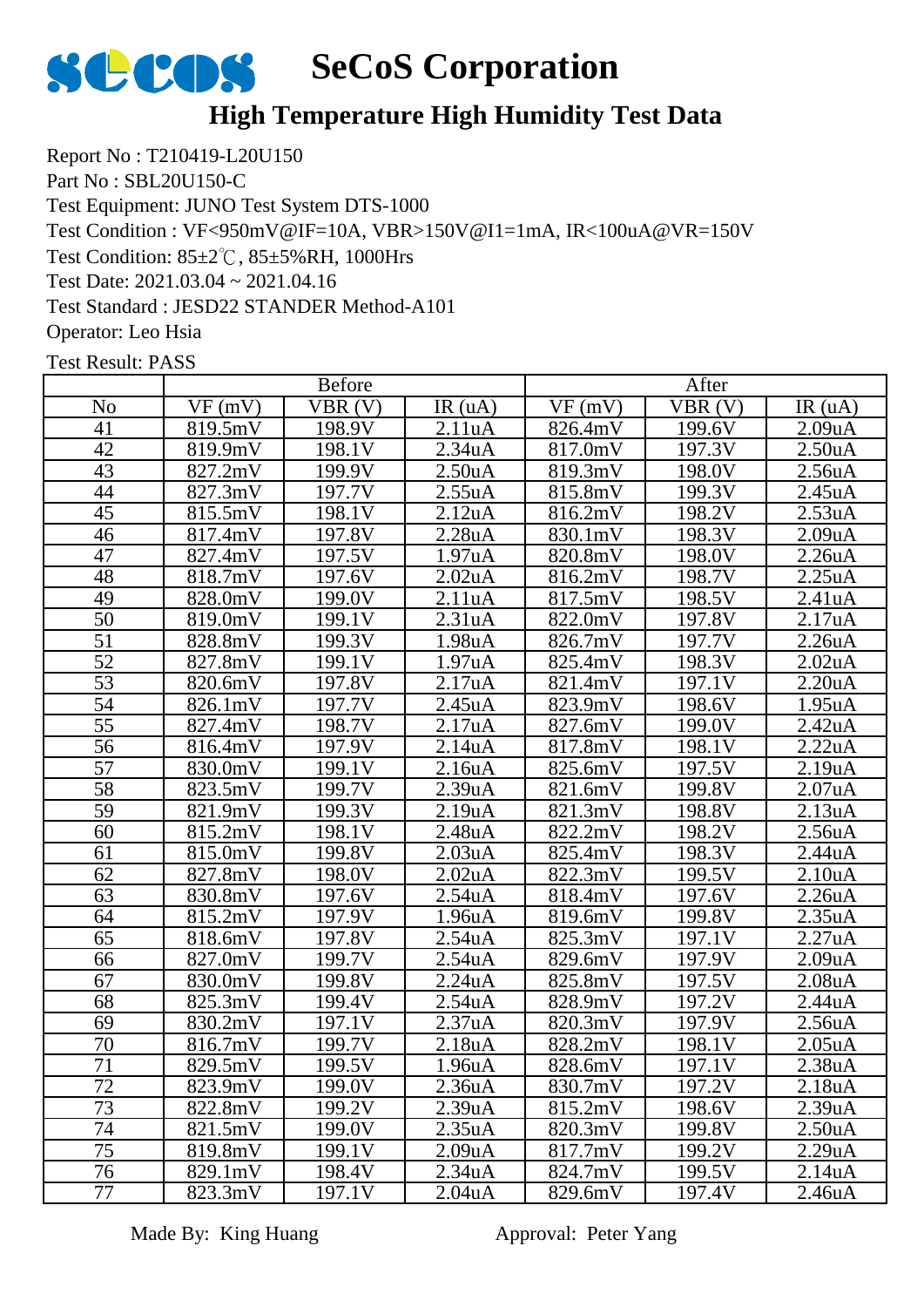

### **High Temper High Humidity Reverse Bies Test Data**

Report No : T210419-L20U150 Part No : SBL20U150-C Test Equipment: JUNO Test System DTS-1000 Test Condition : VF<950mV@IF=10A, VBR>150V@I1=1mA, IR<100uA@VR=150V Test Condition: 85±2℃, 85±5%RH, 1000Hrs Test Date: 2021.03.05 ~ 2021.04.16 Test Standard : JESD22 STANDARD Method-A101 Operator: Leo Hsia

|                | <b>Before</b>         |        |                     | After   |        |                      |  |
|----------------|-----------------------|--------|---------------------|---------|--------|----------------------|--|
| N <sub>0</sub> | VF(mV)                | VBR(V) | IR(uA)              | VF(mV)  | VBR(V) | IR $(uA)$            |  |
|                | 830.8mV               | 198.2V | 2.06 <sub>u</sub> A | 829.5mV | 198.0V | 2.04 <sub>u</sub> A  |  |
| $\overline{2}$ | 824.1mV               | 199.8V | 2.13uA              | 825.8mV | 197.2V | 2.41uA               |  |
| $\overline{3}$ | 825.0mV               | 199.1V | 1.97uA              | 824.6mV | 198.9V | $2.04u\underline{A}$ |  |
| $\overline{4}$ | 817.4mV               | 198.4V | 2.42uA              | 829.5mV | 199.0V | 2.23uA               |  |
| 5              | 827.2mV               | 197.4V | 2.43uA              | 829.2mV | 199.3V | 2.24uA               |  |
| 6              | 829.8mV               | 199.1V | 2.04uA              | 817.1mV | 197.8V | 2.17uA               |  |
| 7              | 827.6mV               | 198.3V | 2.39uA              | 817.6mV | 199.4V | 2.43uA               |  |
| $\overline{8}$ | 827.8mV               | 198.2V | 2.45uA              | 830.4mV | 197.6V | 2.32 <sub>u</sub> A  |  |
| 9              | 820.3mV               | 197.4V | 2.31uA              | 824.0mV | 198.4V | 2.52 <sub>u</sub> A  |  |
| 10             | 819.3mV               | 198.5V | 2.13uA              | 817.7mV | 197.4V | 1.94uA               |  |
| 11             | 825.7mV               | 197.8V | 2.31uA              | 823.3mV | 198.0V | 2.26 <sub>u</sub> A  |  |
| 12             | 819.5mV               | 197.6V | 2.00 <sub>u</sub> A | 826.1mV | 197.8V | 2.27uA               |  |
| 13             | 815.8mV               | 197.2V | 1.98 <sub>u</sub> A | 823.3mV | 199.4V | 2.18uA               |  |
| 14             | 819.4mV               | 197.5V | 2.56 <sub>u</sub> A | 828.5mV | 197.3V | 2.27uA               |  |
| 15             | 830.1mV               | 198.1V | 2.32 <sub>u</sub> A | 826.1mV | 197.2V | 2.23uA               |  |
| 16             | 829.9mV               | 197.2V | 2.10 <sub>u</sub> A | 817.6mV | 199.2V | 2.14uA               |  |
| 17             | 815.3mV               | 197.4V | 2.56 <sub>u</sub> A | 815.6mV | 199.5V | 2.51 <sub>u</sub> A  |  |
| 18             | 829.5mV               | 197.6V | 2.24uA              | 819.8mV | 199.2V | 2.21uA               |  |
| 19             | 821.9mV               | 198.2V | 2.27uA              | 822.3mV | 198.8V | 2.46 <sub>u</sub> A  |  |
| 20             | 828.1mV               | 197.1V | 2.36uA              | 825.0mV | 199.4V | 2.40 <sub>u</sub> A  |  |
| 21             | $\overline{82}$ 4.7mV | 199.5V | 2.39uA              | 830.9mV | 198.2V | 2.54uA               |  |
| 22             | 815.4mV               | 197.9V | 2.01 <sub>u</sub> A | 815.2mV | 198.6V | 2.28 <sub>u</sub> A  |  |
| 23             | 824.2mV               | 199.2V | 2.38 <sub>u</sub> A | 815.6mV | 199.1V | 1.95 <sub>u</sub> A  |  |
| 24             | 826.9mV               | 199.8V | 2.47uA              | 817.0mV | 197.4V | 2.35uA               |  |
| 25             | 819.9mV               | 197.0V | 2.17uA              | 829.6mV | 197.5V | 2.11uA               |  |
| 26             | 825.9mV               | 198.9V | 2.17uA              | 817.9mV | 198.0V | 2.38 <sub>u</sub> A  |  |
| 27             | 821.3mV               | 197.7V | 2.40 <sub>u</sub> A | 825.1mV | 198.9V | 2.46 <sub>u</sub> A  |  |
| 28             | 815.2mV               | 199.4V | 2.57uA              | 826.8mV | 199.0V | 2.28uA               |  |
| 29             | 818.3mV               | 198.7V | 2.49uA              | 815.7mV | 198.7V | 2.35uA               |  |
| 30             | 827.7mV               | 197.9V | 2.44uA              | 815.4mV | 198.9V | 2.15uA               |  |
| 31             | 829.4mV               | 197.5V | 2.22uA              | 828.0mV | 199.5V | 2.35uA               |  |
| 32             | 821.5mV               | 198.9V | 2.07 <sub>u</sub> A | 815.7mV | 199.4V | 2.39 <sub>u</sub> A  |  |
| 33             | 827.8mV               | 198.4V | 2.39 <sub>u</sub> A | 830.6mV | 199.0V | 2.45 <sub>u</sub> A  |  |
| 34             | 823.3mV               | 197.5V | 2.27uA              | 829.8mV | 197.8V | 2.22uA               |  |
| 35             | 825.7mV               | 199.2V | 2.20 <sub>u</sub> A | 827.6mV | 197.7V | 2.41 <sub>u</sub> A  |  |
| 36             | 819.8mV               | 198.7V | 2.32 <sub>u</sub> A | 815.2mV | 199.4V | 1.97uA               |  |
| 37             | 829.3mV               | 199.1V | 2.32 <sub>u</sub> A | 819.0mV | 197.7V | 2.32 <sub>u</sub> A  |  |
| 38             | 821.6mV               | 197.3V | 2.38 <sub>u</sub> A | 824.4mV | 199.4V | 2.36 <sub>u</sub> A  |  |
| 39             | 823.0mV               | 198.7V | 2.51 <sub>u</sub> A | 819.9mV | 199.2V | 1.96 <sub>u</sub> A  |  |
| 40             | 823.5mV               | 197.3V | 2.14 <sub>u</sub> A | 823.5mV | 199.3V | 2.26 <sub>u</sub> A  |  |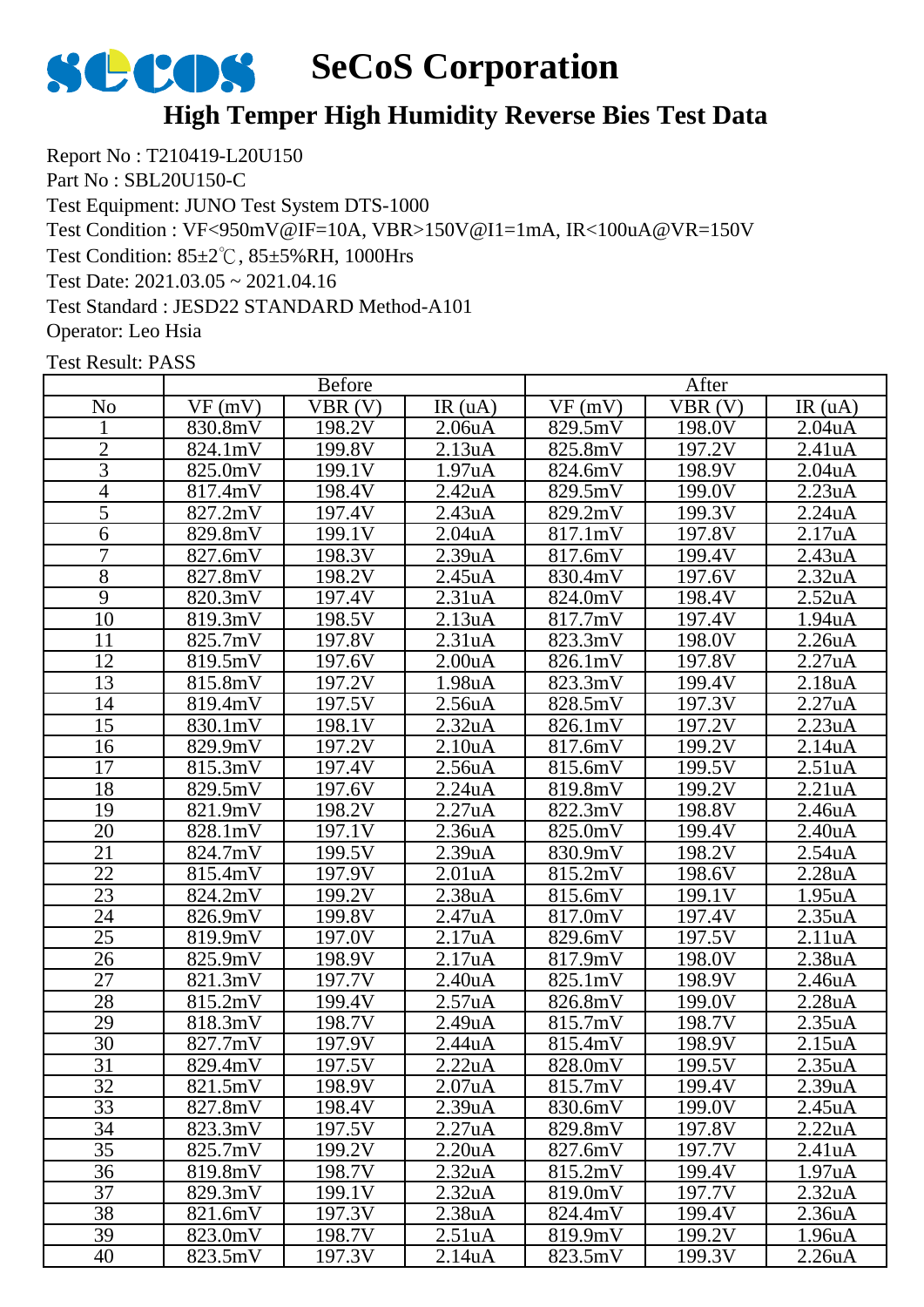

### **High Temper High Humidity Reverse Bies Test Data**

Report No : T210419-L20U150 Part No : SBL20U150-C Test Equipment: JUNO Test System DTS-1000 Test Condition : VF<950mV@IF=10A, VBR>150V@I1=1mA, IR<100uA@VR=150V Test Condition: 85±2℃, 85±5%RH, 1000Hrs Test Date: 2021.03.05 ~ 2021.04.16 Test Standard : JESD22 STANDARD Method-A101 Operator: Leo Hsia

Test Result: PASS

|                 | <b>Before</b> |                     |                      | After   |        |                     |  |
|-----------------|---------------|---------------------|----------------------|---------|--------|---------------------|--|
| N <sub>o</sub>  | VF(mV)        | VBR(V)              | IR(uA)               | VF(mV)  | VBR(V) | IR(uA)              |  |
| 41              | 816.1mV       | 199.7V              | 2.49uA               | 819.6mV | 198.7V | 2.49uA              |  |
| 42              | 821.9mV       | 198.7V              | 2.25uA               | 821.0mV | 199.6V | 2.56 <sub>u</sub> A |  |
| 43              | 819.7mV       | 198.0V              | 2.33uA               | 822.1mV | 199.4V | 2.09uA              |  |
| 44              | 816.0mV       | 198.8V              | 2.44uA               | 819.8mV | 198.3V | 2.34 <sub>u</sub> A |  |
| 45              | 816.9mV       | 197.7V              | $1.94u\underline{A}$ | 826.9mV | 199.3V | 2.35uA              |  |
| 46              | 817.6mV       | 198.3V              | 2.20uA               | 817.0mV | 198.1V | 2.28uA              |  |
| 47              | 828.4mV       | 199.2V              | 2.35uA               | 828.9mV | 198.3V | 2.17uA              |  |
| 48              | 828.5mV       | 197.9V              | 2.03 <sub>u</sub> A  | 824.7mV | 197.4V | 1.95uA              |  |
| 49              | 816.8mV       | 197.7V              | 2.44uA               | 817.4mV | 199.4V | 2.29uA              |  |
| 50              | 829.2mV       | 198.5V              | 2.57uA               | 828.0mV | 197.3V | 2.41uA              |  |
| $\overline{51}$ | 828.9mV       | 198.8V              | 1.98uA               | 821.7mV | 197.4V | 2.42uA              |  |
| $\overline{52}$ | 816.6mV       | 197.4V              | 2.28uA               | 825.9mV | 197.7V | 2.52uA              |  |
| 53              | 821.8mV       | 197.1V              | 2.53uA               | 825.8mV | 198.4V | 2.22uA              |  |
| 54              | 816.1mV       | 198.2V              | 1.95uA               | 819.3mV | 199.6V | 2.02 <sub>u</sub> A |  |
| $\overline{55}$ | 823.7mV       | 197.5V              | 2.22uA               | 822.6mV | 199.8V | 2.14uA              |  |
| $\overline{56}$ | 823.6mV       | 199.6V              | 2.29uA               | 822.3mV | 197.7V | 2.17uA              |  |
| $\overline{57}$ | 824.0mV       | 197.4V              | 2.14uA               | 829.5mV | 199.6V | 1.98uA              |  |
| 58              | 817.4mV       | 197.9V              | 2.12uA               | 820.9mV | 197.3V | 2.32 <sub>u</sub> A |  |
| $\overline{59}$ | 820.8mV       | 198.9V              | 2.13uA               | 816.3mV | 197.8V | 2.00 <sub>u</sub> A |  |
| 60              | 828.6mV       | 199.0V              | 2.50uA               | 827.0mV | 199.6V | 2.35uA              |  |
| 61              | 826.1mV       | $\overline{1}98.2V$ | 2.46 <sub>u</sub> A  | 822.4mV | 199.1V | 2.47uA              |  |
| 62              | 820.4mV       | 198.3V              | 2.03 <sub>u</sub> A  | 828.5mV | 199.8V | 2.52 <sub>u</sub> A |  |
| 63              | 823.3mV       | 199.0V              | 2.56uA               | 815.4mV | 198.9V | 2.08 <sub>u</sub> A |  |
| 64              | 822.5mV       | 197.8V              | 2.38 <sub>u</sub> A  | 819.7mV | 199.7V | 2.26uA              |  |
| 65              | 829.4mV       | 197.6V              | 2.02 <sub>u</sub> A  | 828.0mV | 198.9V | 2.33uA              |  |
| 66              | 827.4mV       | 197.6V              | 2.11uA               | 822.7mV | 199.5V | 2.08 <sub>u</sub> A |  |
| 67              | 826.4mV       | 199.2V              | 2.13uA               | 821.9mV | 199.3V | 2.05 <sub>u</sub> A |  |
| 68              | 815.5mV       | 199.8V              | 2.10uA               | 826.5mV | 198.9V | 2.23uA              |  |
| 69              | 828.5mV       | 198.4V              | 2.39uA               | 825.1mV | 199.2V | 2.32uA              |  |
| 70              | 825.0mV       | 197.1V              | 2.30 <sub>u</sub> A  | 830.1mV | 198.2V | 2.18 <sub>u</sub> A |  |
| 71              | 824.1mV       | 198.8V              | 1.98uA               | 822.3mV | 199.9V | 2.42uA              |  |
| 72              | 823.6mV       | 199.2V              | 2.54 <sub>u</sub> A  | 818.9mV | 199.2V | 2.25 <sub>u</sub> A |  |
| $\overline{73}$ | 816.1mV       | 197.5V              | 2.40 <sub>u</sub> A  | 818.3mV | 197.6V | 2.45 <sub>u</sub> A |  |
| 74              | 830.4mV       | 197.3V              | 2.01 <sub>u</sub> A  | 819.3mV | 197.4V | 2.49 <sub>u</sub> A |  |
| 75              | 824.8mV       | 199.3V              | 2.06 <sub>u</sub> A  | 829.4mV | 197.6V | 2.22uA              |  |
| 76              | 817.8mV       | 197.7V              | 2.54 <sub>u</sub> A  | 824.0mV | 199.2V | 2.29uA              |  |
| 77              | 816.3mV       | 198.4V              | 2.00 <sub>u</sub> A  | 815.4mV | 197.2V | 2.15uA              |  |